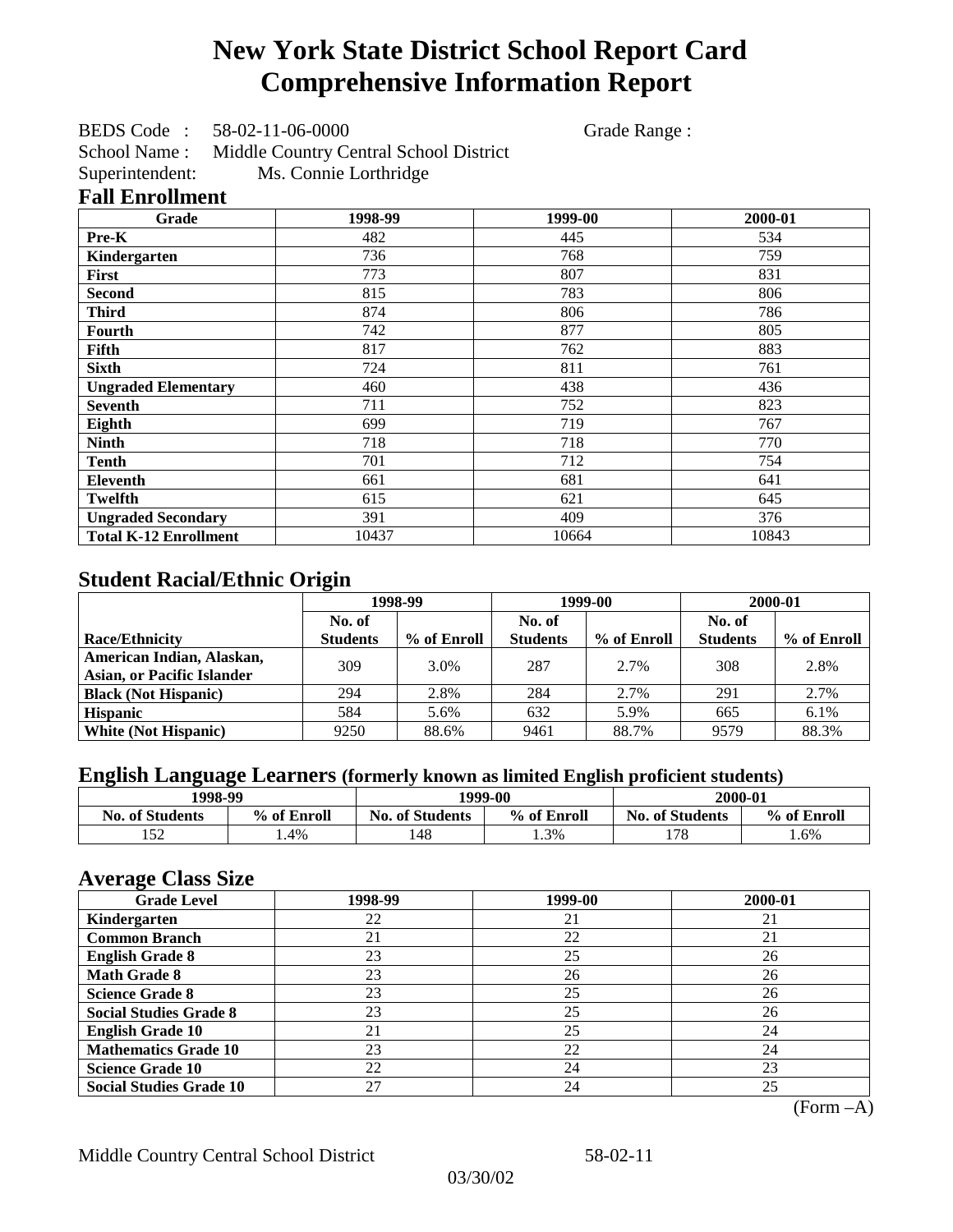## **District Need to Resource Capacity Category**

| <b>N/RC Category</b> | <b>Description</b>                                                  |
|----------------------|---------------------------------------------------------------------|
|                      | This is a school district with average student needs in relation to |
|                      | district resource capacity.                                         |

### **Similar School Group and Description**

| <b>Similar School Group</b> | <b>Description</b> |
|-----------------------------|--------------------|
| <b>NA</b>                   | <b>NA</b>          |

**All schools within the same N/RC category are divided into three similar groups defined by the percentage of students in the school who are eligible for the free lunch program and/or who are English Language Learners (formerly known as Limited English proficient).**

### **Attendance and Suspension**

|                               | 1997-98          |         |                 | 1998-99 | 1999-00         |         |
|-------------------------------|------------------|---------|-----------------|---------|-----------------|---------|
|                               | $%$ of<br>No. of |         | No. of          | $%$ of  | No. of          | $%$ of  |
|                               | <b>Students</b>  | Enroll. | <b>Students</b> | Enroll. | <b>Students</b> | Enroll. |
| <b>Annual Attendance Rate</b> |                  | 94.2%   |                 | 94.2%   |                 | 94.0%   |
| <b>Student Suspensions</b>    | 567              | 5.5%    | 552             | 5.3%    | 577             | 5.4%    |

### **Student Socioeconomic and Stability Indicators (Percent of Enrollment)**

|                          | 1998-99 | 1999-00   | 2000-01 |
|--------------------------|---------|-----------|---------|
| <b>Free Lunch</b>        | 10.1%   | 7.8%      | 7.4%    |
| <b>Reduced Lunch</b>     | 3.7%    | 4.0%      | 4.4%    |
| <b>Public Assistance</b> | N/A     | N/A       | N/A     |
| <b>Student Stability</b> | NA      | <b>NA</b> | NA      |

### **Staff Counts**

| <b>Staff</b>                            | 2000-01 |
|-----------------------------------------|---------|
| <b>Total Teachers</b>                   | 781     |
| <b>Total Other Professional Staff</b>   | 86      |
| <b>Total Paraprofessionals</b>          | 222     |
| <b>Teaching out of Certification *</b>  | 40      |
| <b>Teachers with Temporary Licenses</b> |         |

\*Teaching out of certification more than on an incidental basis.

(Form –B)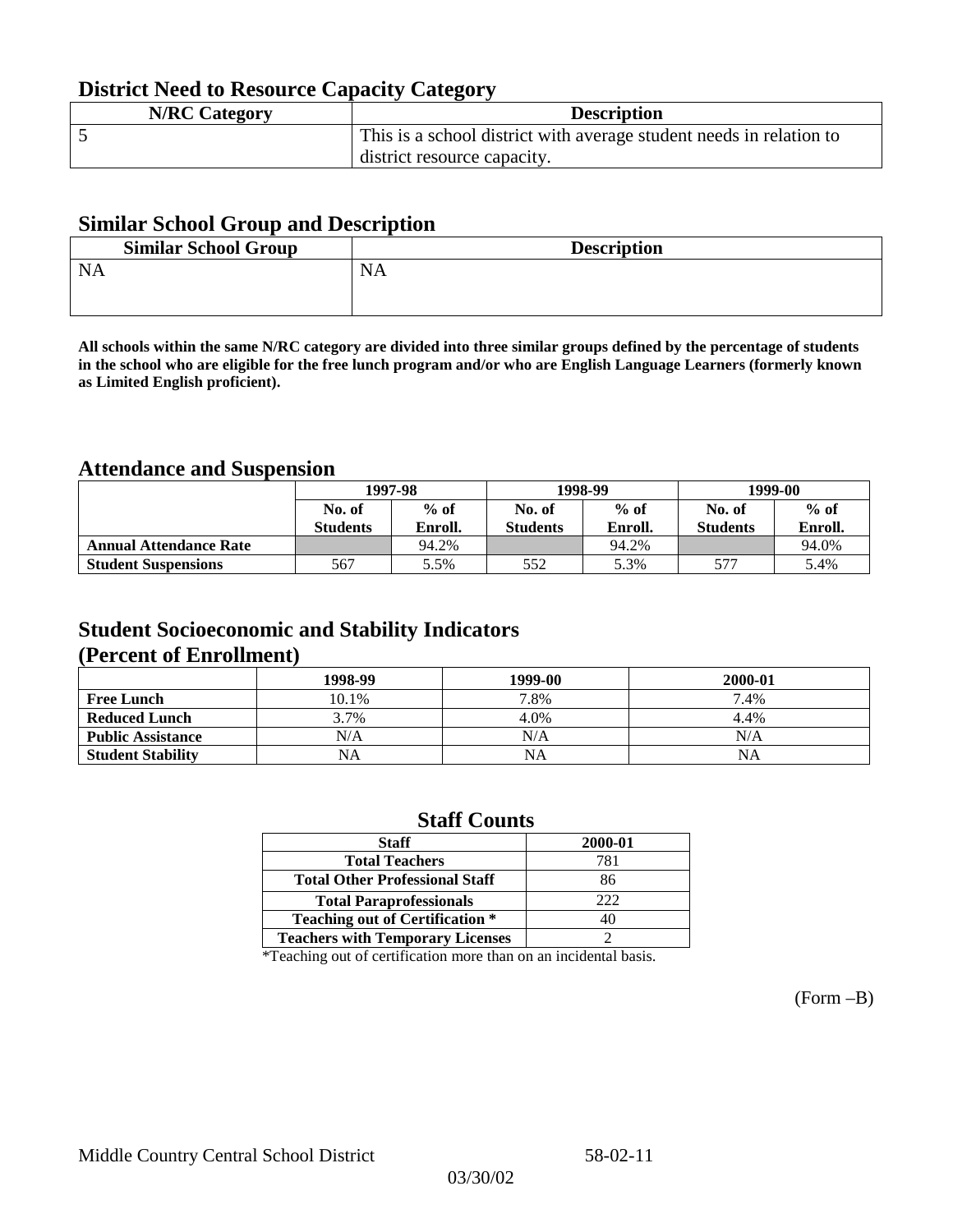## **High School Graduates and Dropouts**

| $\overline{\phantom{a}}$  | 1998-99                           |                                                    | 1999-00                   |                                   |                                                    | 2000-01                   |                                   |                                                    |
|---------------------------|-----------------------------------|----------------------------------------------------|---------------------------|-----------------------------------|----------------------------------------------------|---------------------------|-----------------------------------|----------------------------------------------------|
| Total<br><b>Graduates</b> | <b>Regents</b><br><b>Diplomas</b> | $\frac{0}{0}$<br><b>Regents</b><br><b>Diplomas</b> | <b>Total</b><br>Graduates | <b>Regents</b><br><b>Diplomas</b> | $\frac{0}{0}$<br><b>Regents</b><br><b>Diplomas</b> | Total<br><b>Graduates</b> | <b>Regents</b><br><b>Diplomas</b> | $\frac{0}{0}$<br><b>Regents</b><br><b>Diplomas</b> |
| 602                       | 322                               | 53%                                                | 629                       | 328                               | 52%                                                | 651                       | 347                               | 53%                                                |

## **High School Graduates\* Earning Regents Diplomas (All Students)**

## **Distribution of 2000-01 Graduates (All Students)**

|                | To 4-vear<br>College | To 2-year<br>College | <b>To Other Post-</b><br>Secondary | <b>To the Military</b> | <b>Employment</b> | <b>Other</b> |
|----------------|----------------------|----------------------|------------------------------------|------------------------|-------------------|--------------|
| <b>Number</b>  | 270                  | 276                  |                                    |                        |                   |              |
| <b>Percent</b> | 41%                  | 42%                  | 3%                                 | 3%                     | 10%               | 0%           |

### **2000-01 High School Completers with Disabilities**

|                  | <b>Regents</b>        | <b>IEP Diplomas</b>  | <b>All 2000-01</b>    |
|------------------|-----------------------|----------------------|-----------------------|
| Graduates*<br>a) | <b>Diplomas</b><br>b) | or Certificates<br>c | completers<br>$(a+c)$ |
|                  |                       |                      |                       |

\* Local Diplomas (including local diplomas with Regents endorsements)

### **High School Noncompletion Rates**

| ັ                    | 1998-99         |         |                 | 1999-00 | 2000-01         |         |
|----------------------|-----------------|---------|-----------------|---------|-----------------|---------|
|                      | No. of          | $%$ of  | No. of          | $%$ of  | No. of          | $%$ of  |
|                      | <b>Students</b> | Enroll. | <b>Students</b> | Enroll. | <b>Students</b> | Enroll. |
| Dropped out          | 96              | 3.3%    | 90              | 3.0%    | 89              | 2.9%    |
| Entered GED program* |                 | $0.0\%$ |                 | $0.0\%$ |                 | $0.0\%$ |

\* The number and percentage of students who entered an alternative program leading to a high school equivalency diploma during each school year.

 $(Form - C)$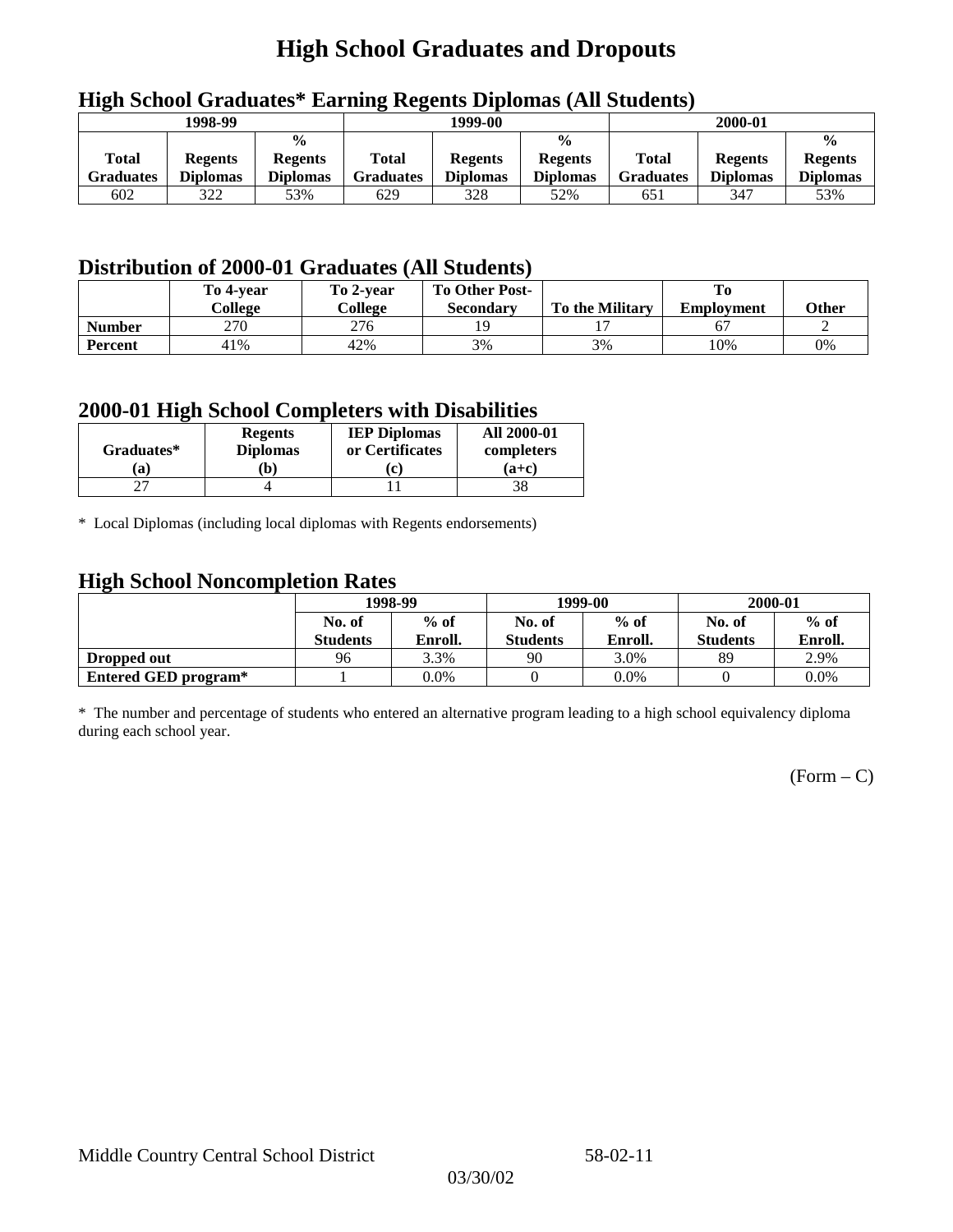## **Second Language Proficiency Examinations**

|                |            | 1998-99   |                   | 1999-00   | 2000-01    |           |  |
|----------------|------------|-----------|-------------------|-----------|------------|-----------|--|
| <b>Test</b>    | No. Tested | % Passing | <b>No. Tested</b> | % Passing | No. Tested | % Passing |  |
| French         |            | $0\%$     |                   | 0%        | 60         | 98%       |  |
| <b>German</b>  |            | 0%        |                   | 0%        |            | 0%        |  |
| <b>Italian</b> |            | 0%        |                   | 0%        | 165        | 85%       |  |
| Latin          |            | 0%        |                   | 0%        |            | 0%        |  |
| <b>Spanish</b> |            | 0%        |                   | 0%        | 390        | 85%       |  |

#### **General Education Students**

#### **Students with Disabilities**

|                | 1998-99    |           |                   | 1999-00   | 2000-01           |           |  |
|----------------|------------|-----------|-------------------|-----------|-------------------|-----------|--|
| <b>Test</b>    | No. Tested | % Passing | <b>No. Tested</b> | % Passing | <b>No. Tested</b> | % Passing |  |
| French         |            | $0\%$     |                   | 0%        |                   | 0%        |  |
| German         |            | 0%        |                   | 0%        |                   | 0%        |  |
| <b>Italian</b> |            | 0%        |                   | 0%        |                   | 17%       |  |
| Latin          |            | 0%        |                   | 0%        |                   | 0%        |  |
| <b>Spanish</b> |            | 0%        |                   | 0%        | 28                | 75%       |  |

**School reports contain data for students with disabilities for the 1999-00 and 2000-01 school years only because of changes in data collection procedures; 1998-99 data do not appear. District reports contain data for all students with disabilities enrolled in the district for the 1998-99, 1999-00 and 2000-01 school years.**

 $(Form - D)$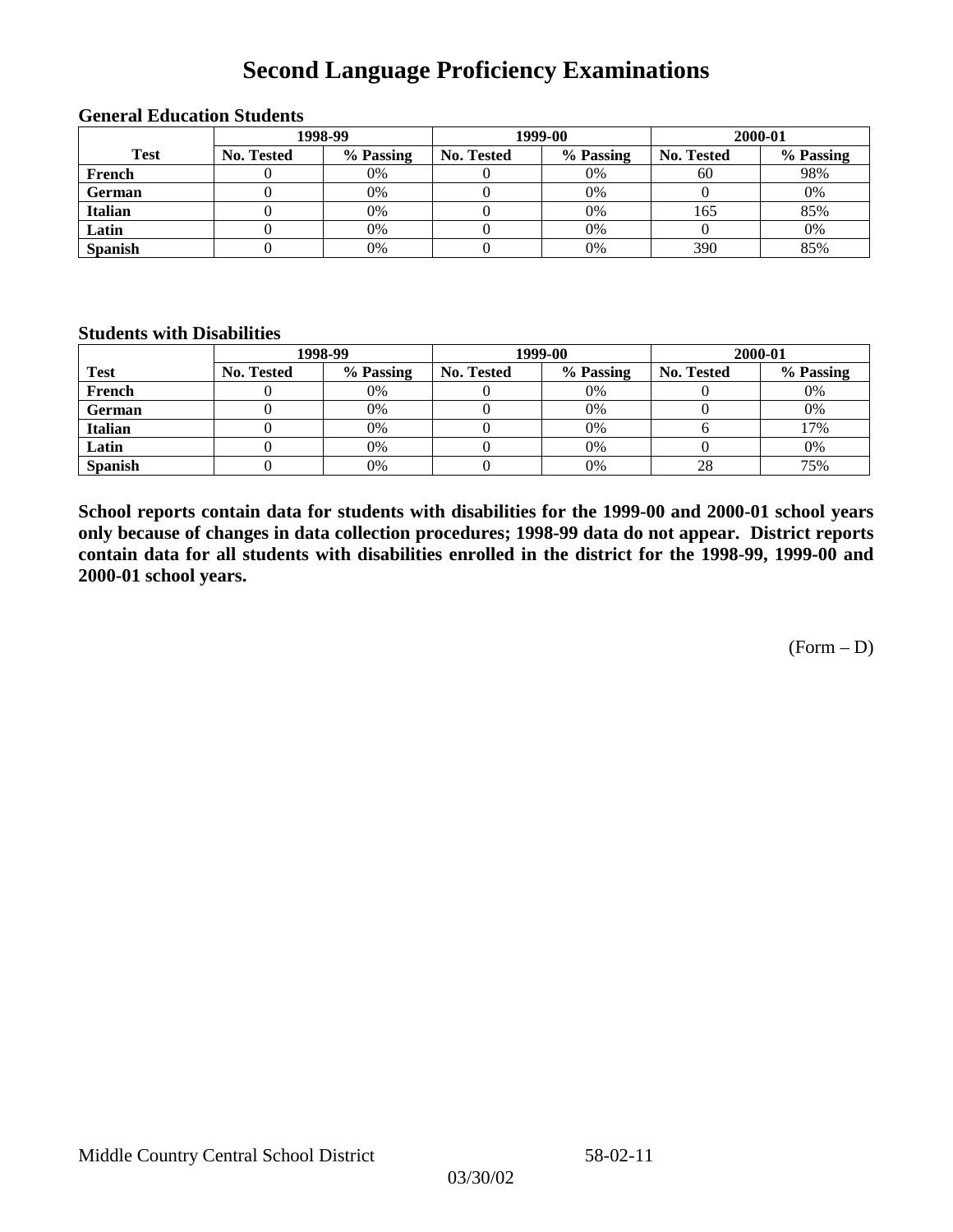## **Regents Competency Tests**

|                       | 1998-99    |           |            | 1999-00   | 2000-01    |           |  |
|-----------------------|------------|-----------|------------|-----------|------------|-----------|--|
| <b>Test</b>           | No. Tested | % Passing | No. Tested | % Passing | No. Tested | % Passing |  |
| <b>Math</b>           |            | 76%       |            | 100%      |            | 71%       |  |
| <b>Science</b>        | 275        | 79%       | 54         | 57%       | 24         | 50%       |  |
| <b>Reading</b>        | 35         | 94%       |            | 100%      |            |           |  |
| Writing               | 43         | 88%       | h          | 83%       |            |           |  |
| <b>Global Studies</b> | 135        | 67%       | 41         | 63%       | 31         | 48%       |  |
| US Hist & Gov't.      | 151        | 80%       | 58         | 83%       | 49         | 63%       |  |

#### **General Education Students**

### **Students with Disabilities**

|                       |            | 1998-99   |            | 1999-00   | 2000-01           |           |
|-----------------------|------------|-----------|------------|-----------|-------------------|-----------|
| <b>Test</b>           | No. Tested | % Passing | No. Tested | % Passing | <b>No. Tested</b> | % Passing |
| <b>Math</b>           | 16         | 31%       | 21         | 52%       | 106               | 82%       |
| <b>Science</b>        | 155        | 52%       | 74         | 47%       | 30                | 40%       |
| <b>Reading</b>        | 24         | 75%       |            | 89%       |                   | 76%       |
| Writing               | 22         | 73%       | 18         | 72%       | 20                | 80%       |
| <b>Global Studies</b> | 90         | 32%       | 112        | 17%       |                   | 21%       |
| US Hist & Gov't.      | 41         | 49%       | 47         | 40%       | 56                | 38%       |

**School reports contain data for students with disabilities for the 1999-00 and 2000-01 school years only because of changes in data collection procedures; 1998-99 data do not appear. District reports contain data for all students with disabilities enrolled in the district for the 1998-99, 1999-00 and 2000-01 school years.**

(Form –E)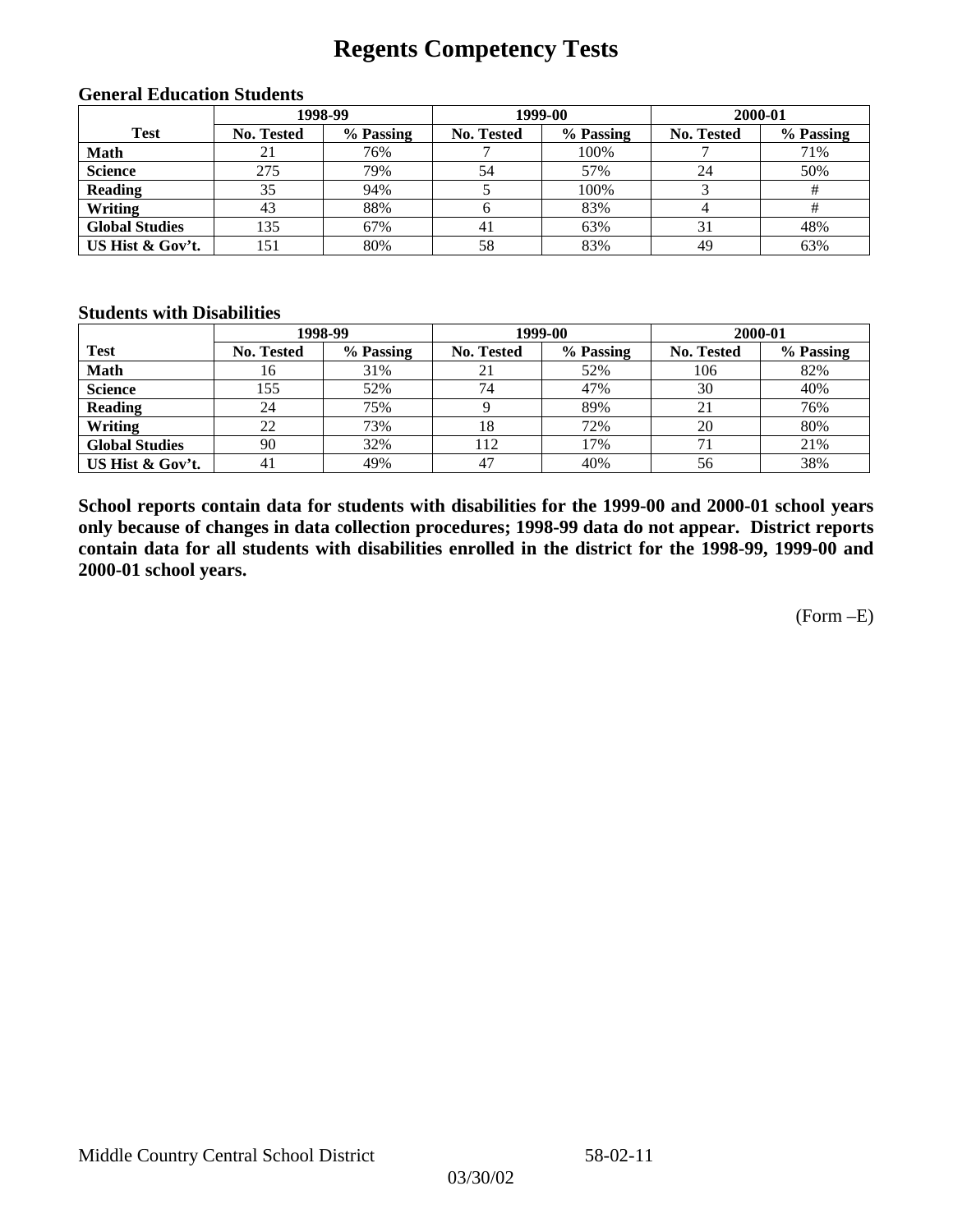|                                                             | <b>All Students</b> |                                                        |                | <b>Students with Disabilities</b> |                  |                  |  |  |
|-------------------------------------------------------------|---------------------|--------------------------------------------------------|----------------|-----------------------------------|------------------|------------------|--|--|
|                                                             | 1999                | 2000                                                   | 2001           | 1999                              | 2000             | 2001             |  |  |
|                                                             |                     | <b>Comprehensive English</b>                           |                |                                   |                  |                  |  |  |
| Number Tested                                               | 615                 | 754                                                    | 736            | 31                                | 57               | 76               |  |  |
| Number scoring 55 to 100                                    | 542                 | $\overline{695}$                                       | 682            | $\overline{9}$                    | $\overline{35}$  | $\overline{39}$  |  |  |
| Number scoring 65 to 100                                    | 437                 | 497                                                    | 610            | $\overline{2}$                    | $\overline{10}$  | $\overline{16}$  |  |  |
| Number scoring 85 to 100                                    | 91                  | 29                                                     | 160            | $\Omega$                          | $\Omega$         | 1                |  |  |
| Percentage of Tested Scoring 55-100                         | 88%                 | 92%                                                    | 93%            | 29%                               | 61%              | 51%              |  |  |
| Percentage of Tested Scoring 65-100                         | 71%                 | 66%                                                    | 83%            | 6%                                | 18%              | 21%              |  |  |
| Percentage of Tested Scoring 85-100                         | 15%                 | 4%                                                     | 22%            | 0%                                | $0\%$            | $1\%$            |  |  |
|                                                             |                     | Math I                                                 |                |                                   |                  |                  |  |  |
| Number Tested<br>684<br>938<br>629<br>19<br>134<br>63       |                     |                                                        |                |                                   |                  |                  |  |  |
| Number scoring 55 to 100                                    | 573                 | 685                                                    | 267            | 13                                | $\overline{22}$  | 20               |  |  |
| Number scoring 65 to 100                                    | 496                 | 574                                                    | 150            | 9                                 | 15               | 6                |  |  |
| Number scoring 85 to 100                                    | $\overline{203}$    | $\overline{251}$                                       | 13             | $\overline{1}$                    | $\overline{3}$   | $\overline{0}$   |  |  |
| Percentage of Tested Scoring 55-100                         | 84%                 | 73%                                                    | 42%            | 68%                               | 35%              | 15%              |  |  |
| Percentage of Tested Scoring 65-100                         | 73%                 | 61%                                                    | 24%            | 47%                               | 24%              | 4%               |  |  |
| Percentage of Tested Scoring 85-100                         | 30%                 | 27%                                                    | $2\%$          | 5%                                | 5%               | $0\%$            |  |  |
| Math A                                                      |                     |                                                        |                |                                   |                  |                  |  |  |
| Number Tested                                               | $\boldsymbol{0}$    | $\boldsymbol{0}$                                       | $\mathbf{0}$   | $\overline{0}$                    | $\mathbf{0}$     | $\boldsymbol{0}$ |  |  |
| Number scoring 55 to 100                                    | $\overline{0}$      | $\overline{0}$                                         | $\overline{0}$ | $\overline{0}$                    | $\overline{0}$   | $\overline{0}$   |  |  |
| Number scoring 65 to 100                                    | $\boldsymbol{0}$    | $\mathbf{0}$                                           | $\mathbf{0}$   | $\overline{0}$                    | $\boldsymbol{0}$ | $\boldsymbol{0}$ |  |  |
| Number scoring 85 to 100                                    | $\mathbf{0}$        | $\mathbf{0}$                                           | $\mathbf{0}$   | $\mathbf{0}$                      | $\mathbf{0}$     | $\boldsymbol{0}$ |  |  |
| Percentage of Tested Scoring 55-100                         | 0%                  | 0%                                                     | 0%             | 0%                                | 0%               | 0%               |  |  |
| Percentage of Tested Scoring 65-100                         | 0%                  | 0%                                                     | 0%             | 0%                                | 0%               | 0%               |  |  |
| Percentage of Tested Scoring 85-100                         | 0%                  | 0%                                                     | 0%             | 0%                                | 0%               | 0%               |  |  |
|                                                             |                     | <b>Global Studies (last administered January 2000)</b> |                |                                   |                  |                  |  |  |
| Number Tested                                               | 580                 | 13                                                     |                | 12                                | $\mathfrak{Z}$   |                  |  |  |
| Number scoring 55 to 100                                    | 564                 | $\tau$                                                 |                | 11                                | $\overline{+}$   |                  |  |  |
| Number scoring 65 to 100                                    | 503                 | 6                                                      |                | 9                                 | $\#$             |                  |  |  |
| Number scoring 85 to 100                                    | 149                 | $\mathbf{0}$                                           |                | $\overline{2}$                    | #                |                  |  |  |
| Percentage of Tested Scoring 55-100                         | 97%                 | 54%                                                    |                | 92%                               | $\overline{\#}$  |                  |  |  |
| Percentage of Tested Scoring 65-100                         | 87%                 | 46%                                                    |                | 75%                               | #                |                  |  |  |
| Percentage of Tested Scoring 85-100                         | 26%                 | 0%                                                     |                | 17%                               | $\overline{\#}$  |                  |  |  |
| Global History and Geography (first administered June 2000) |                     |                                                        |                |                                   |                  |                  |  |  |
| Number Tested                                               |                     | 724                                                    | 834            |                                   | 82               | 112              |  |  |
| Number scoring 55 to 100                                    |                     | 632                                                    | 774            |                                   | $\overline{37}$  | 79               |  |  |
| Number scoring 65 to 100                                    |                     | 532                                                    | 686            |                                   | $\overline{18}$  | 49               |  |  |
| Number scoring 85 to 100                                    |                     | 140                                                    | 203            |                                   | $\overline{0}$   | $\overline{5}$   |  |  |
| Percentage of Tested Scoring 55-100                         |                     | 87%                                                    | 93%            |                                   | 45%              | 71%              |  |  |
| Percentage of Tested Scoring 65-100                         |                     | 73%                                                    | 82%            |                                   | 22%              | 44%              |  |  |
| Percentage of Tested Scoring 85-100                         |                     | 19%                                                    | 24%            |                                   | 0%               | 4%               |  |  |

 $(Form - G)$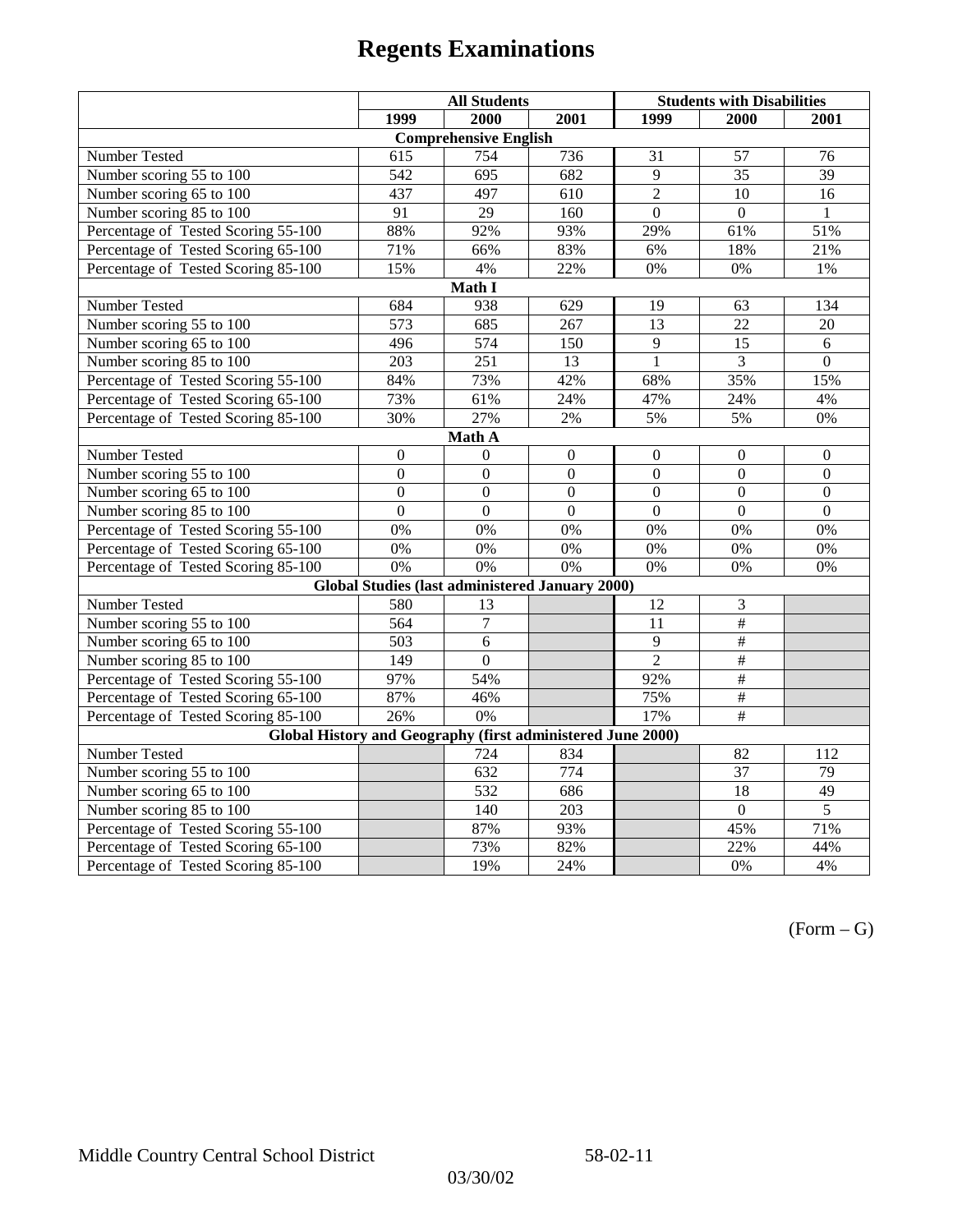|                                                              | <b>All Students</b> |      |      | <b>Students with Disabilities</b> |      |          |
|--------------------------------------------------------------|---------------------|------|------|-----------------------------------|------|----------|
|                                                              | 1999                | 2000 | 2001 | 1999                              | 2000 | 2001     |
| U.S. History and Government (last administered January 2001) |                     |      |      |                                   |      |          |
| Number Tested                                                | 509                 | 554  | 40   | 11                                | 22   | $\Omega$ |
| Number scoring 55 to 100                                     | 489                 | 542  | 21   | 10                                | 20   | $\theta$ |
| Number scoring 65 to 100                                     | 442                 | 511  | 12   | 6                                 | 18   | $\theta$ |
| Number scoring 85 to 100                                     | 156                 | 190  |      |                                   | 6    | $\Omega$ |
| Percentage of Tested Scoring 55-100                          | 96%                 | 98%  | 53%  | 91%                               | 91%  | $0\%$    |
| Percentage of Tested Scoring 65-100                          | 87%                 | 92%  | 30%  | 55%                               | 82%  | $0\%$    |
| Percentage of Tested Scoring 85-100                          | 31%                 | 34%  | 3%   | 9%                                | 27%  | $0\%$    |
| U.S. History and Government (first administered June 2001)   |                     |      |      |                                   |      |          |
| Number Tested                                                |                     |      | 726  |                                   |      | 70       |
| Number scoring 55 to 100                                     |                     |      | 606  |                                   |      | 27       |
| Number scoring 65 to 100                                     |                     |      | 508  |                                   |      | 14       |
| Number scoring 85 to 100                                     |                     |      | 207  |                                   |      | $\Omega$ |
| Percentage of Tested Scoring 55-100                          |                     |      | 83%  |                                   |      | 39%      |
| Percentage of Tested Scoring 65-100                          |                     |      | 70%  |                                   |      | 20%      |
| Percentage of Tested Scoring 85-100                          |                     |      | 29%  |                                   |      | 0%       |

(Form – H)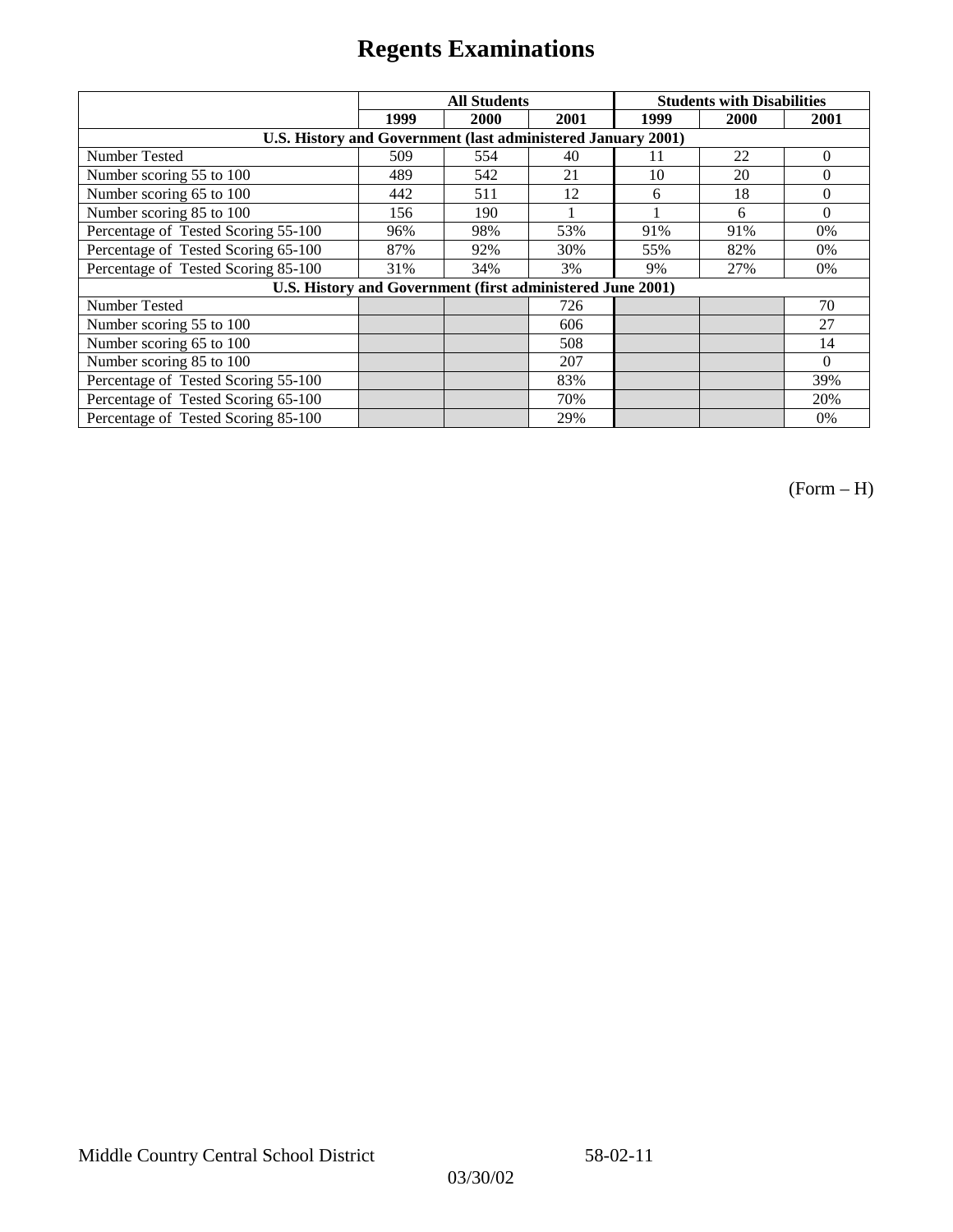## **Average Grade Enrollment**

### **All Students**

| Year | Grade 9<br><b>Enrollment</b><br>(June) | Grade 10<br><b>Enrollment</b><br>(June) | Grade 11<br><b>Enrollment</b><br>(June) | Grade 12<br><b>Enrollment</b><br>(June) | $AGE^*$ |
|------|----------------------------------------|-----------------------------------------|-----------------------------------------|-----------------------------------------|---------|
| 1999 | 803                                    | 702                                     | 676                                     | 596                                     | 694     |
| 2000 | 841                                    | 791                                     | 714                                     | 629                                     | 744     |
| 2001 | 731                                    | 806                                     | 687                                     | 646                                     | 718     |

\* In schools with no grade 9 - 12 enrollment, AGE is the grade 8 enrollment

#### **Students with Disabilities**

| Year | Grade 9<br><b>Enrollment</b><br>(June) | Grade 10<br><b>Enrollment</b><br>(June) | Grade 11<br><b>Enrollment</b><br>(June) | Grade 12<br><b>Enrollment</b><br>(June) | $AGE^*$ |
|------|----------------------------------------|-----------------------------------------|-----------------------------------------|-----------------------------------------|---------|
| 1999 | 111                                    |                                         | 44                                      | 19                                      | 58      |
| 2000 | 142                                    | 96                                      | 66                                      | 44                                      | 87      |
| 2001 | 62                                     | 54                                      | 39                                      | 26                                      | 45      |

\* In schools with no grade 9 - 12 enrollment, AGE is the grade 8 enrollment

(Form – I)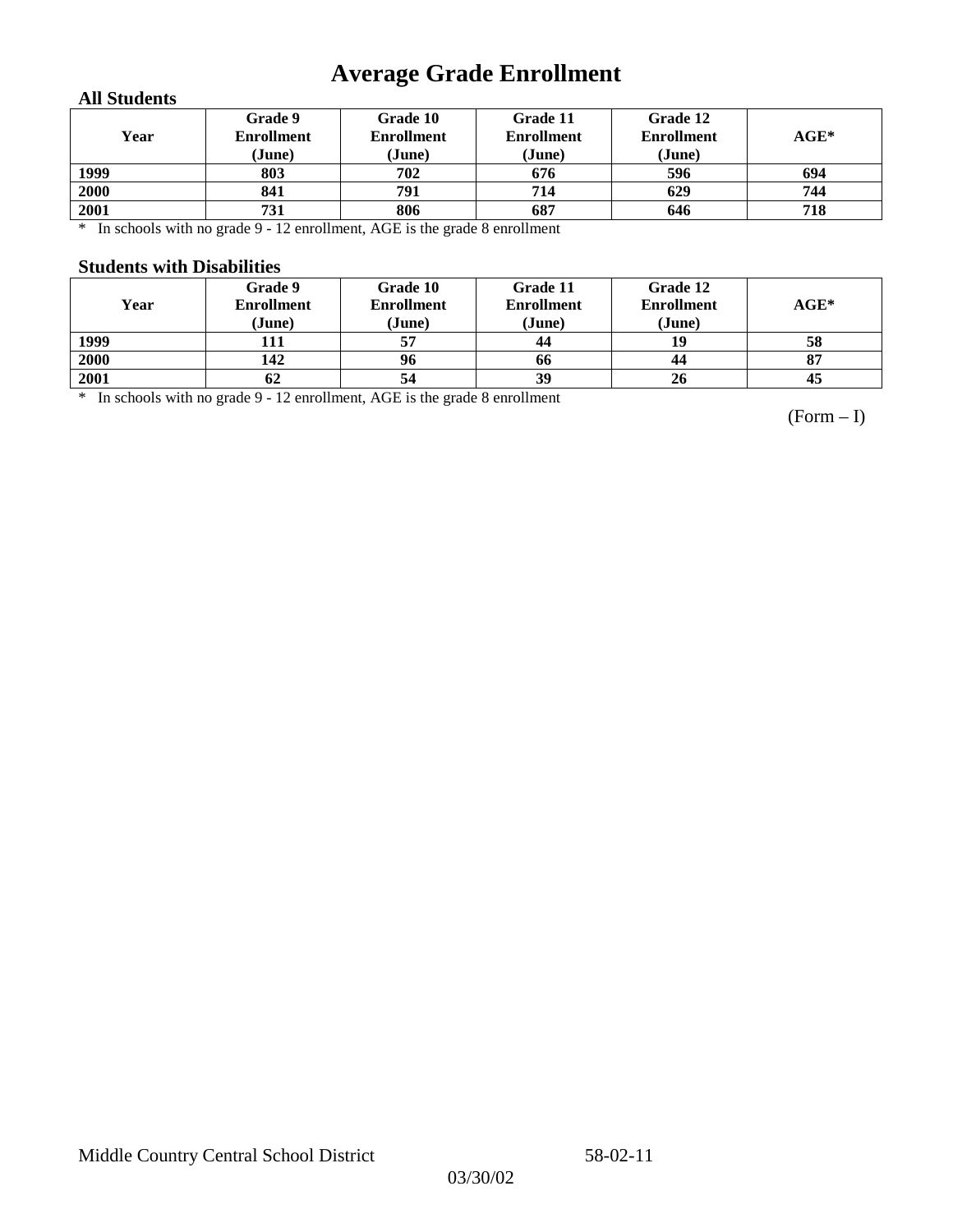|                                       | <b>All Students</b> |                              |                | <b>Students with Disabilities</b> |                  |                  |
|---------------------------------------|---------------------|------------------------------|----------------|-----------------------------------|------------------|------------------|
|                                       | 1999                | 2000                         | 2001           | 1999                              | 2000             | 2001             |
| <b>Average Grade Enrollment (AGE)</b> | 694                 | 744                          | 718            | 58                                | 87               | 45               |
|                                       |                     | <b>Comprehensive French</b>  |                |                                   |                  |                  |
| Number Tested                         | 46                  | 51                           | 40             | $\overline{0}$                    | $\mathbf{0}$     | $\mathbf{0}$     |
| Number scoring 55 to 100              | 46                  | 50                           | 38             | $\overline{0}$                    | $\mathbf{0}$     | $\boldsymbol{0}$ |
| Number scoring 65 to 100              | 43                  | 45                           | 35             | $\overline{0}$                    | $\mathbf{0}$     | $\mathbf{0}$     |
| Number scoring 85 to 100              | 19                  | 12                           | 13             | $\theta$                          | $\mathbf{0}$     | $\mathbf{0}$     |
| Percentage of AGE Tested              | 7%                  | 7%                           | 6%             | 0%                                | 0%               | 0%               |
| Percentage of AGE Scoring 55-100      | 7%                  | 7%                           | 5%             | 0%                                | 0%               | 0%               |
| Percentage of AGE Scoring 65-100      | 6%                  | 6%                           | 5%             | $0\%$                             | 0%               | 0%               |
| Percentage of AGE Scoring 85-100      | 3%                  | 2%                           | 2%             | 0%                                | $0\%$            | $0\%$            |
| Percentage of Tested Scoring 65-100   | 93%                 | 88%                          | 88%            | 0%                                | 0%               | 0%               |
|                                       |                     | <b>Comprehensive Italian</b> |                |                                   |                  |                  |
| Number Tested                         | 87                  | 88                           | 88             | $\overline{0}$                    | $\theta$         | $\theta$         |
| Number scoring 55 to 100              | 80                  | 87                           | 88             | $\overline{0}$                    | $\overline{0}$   | $\mathbf{0}$     |
| Number scoring 65 to 100              | 74                  | 83                           | 85             | $\overline{0}$                    | $\mathbf{0}$     | $\mathbf{0}$     |
| Number scoring 85 to 100              | $\overline{28}$     | 41                           | 50             | $\overline{0}$                    | $\mathbf{0}$     | $\mathbf{0}$     |
| Percentage of AGE Tested              | 13%                 | 12%                          | 12%            | 0%                                | 0%               | 0%               |
| Percentage of AGE Scoring 55-100      | 12%                 | 12%                          | 12%            | 0%                                | 0%               | 0%               |
| Percentage of AGE Scoring 65-100      | 11%                 | 11%                          | 12%            | 0%                                | 0%               | 0%               |
| Percentage of AGE Scoring 85-100      | 4%                  | 6%                           | 7%             | 0%                                | 0%               | 0%               |
| Percentage of Tested Scoring 65-100   | 85%                 | 94%                          | 97%            | 0%                                | 0%               | 0%               |
|                                       |                     | <b>Comprehensive German</b>  |                |                                   |                  |                  |
| Number Tested                         | $\Omega$            | $\theta$                     | $\mathbf{0}$   | $\overline{0}$                    | $\mathbf{0}$     | $\mathbf{0}$     |
| Number scoring 55 to 100              | $\mathbf{0}$        | $\mathbf{0}$                 | $\Omega$       | $\mathbf{0}$                      | $\mathbf{0}$     | $\boldsymbol{0}$ |
| Number scoring 65 to 100              | $\overline{0}$      | $\overline{0}$               | $\overline{0}$ | $\overline{0}$                    | $\overline{0}$   | $\overline{0}$   |
| Number scoring 85 to 100              | $\overline{0}$      | $\overline{0}$               | $\Omega$       | $\Omega$                          | $\overline{0}$   | $\overline{0}$   |
| Percentage of AGE Tested              | 0%                  | 0%                           | 0%             | 0%                                | 0%               | 0%               |
| Percentage of AGE Scoring 55-100      | 0%                  | 0%                           | 0%             | 0%                                | 0%               | 0%               |
| Percentage of AGE Scoring 65-100      | 0%                  | 0%                           | 0%             | $0\%$                             | 0%               | 0%               |
| Percentage of AGE Scoring 85-100      | 0%                  | 0%                           | 0%             | 0%                                | 0%               | 0%               |
| Percentage of Tested Scoring 65-100   | 0%                  | 0%                           | 0%             | 0%                                | 0%               | 0%               |
|                                       |                     | <b>Comprehensive Hebrew</b>  |                |                                   |                  |                  |
| Number Tested                         | $\boldsymbol{0}$    | $\boldsymbol{0}$             | $\overline{0}$ | $\mathbf{0}$                      | $\boldsymbol{0}$ | $\boldsymbol{0}$ |
| Number scoring 55 to 100              | $\mathbf{0}$        | $\mathbf{0}$                 | $\Omega$       | $\theta$                          | $\Omega$         | $\mathbf{0}$     |
| Number scoring 65 to 100              | $\mathbf{0}$        | $\mathbf{0}$                 | $\Omega$       | $\boldsymbol{0}$                  | $\boldsymbol{0}$ | $\boldsymbol{0}$ |
| Number scoring 85 to 100              | $\overline{0}$      | $\overline{0}$               | $\overline{0}$ | $\overline{0}$                    | $\overline{0}$   | $\overline{0}$   |
| Percentage of AGE Tested              | 0%                  | 0%                           | 0%             | 0%                                | 0%               | 0%               |
| Percentage of AGE Scoring 55-100      | 0%                  | 0%                           | 0%             | 0%                                | 0%               | 0%               |
| Percentage of AGE Scoring 65-100      | 0%                  | 0%                           | 0%             | $0\%$                             | 0%               | 0%               |
| Percentage of AGE Scoring 85-100      | 0%                  | $0\%$                        | 0%             | $0\%$                             | 0%               | 0%               |
| Percentage of Tested Scoring 65-100   | 0%                  | 0%                           | 0%             | 0%                                | 0%               | 0%               |

(Form –J)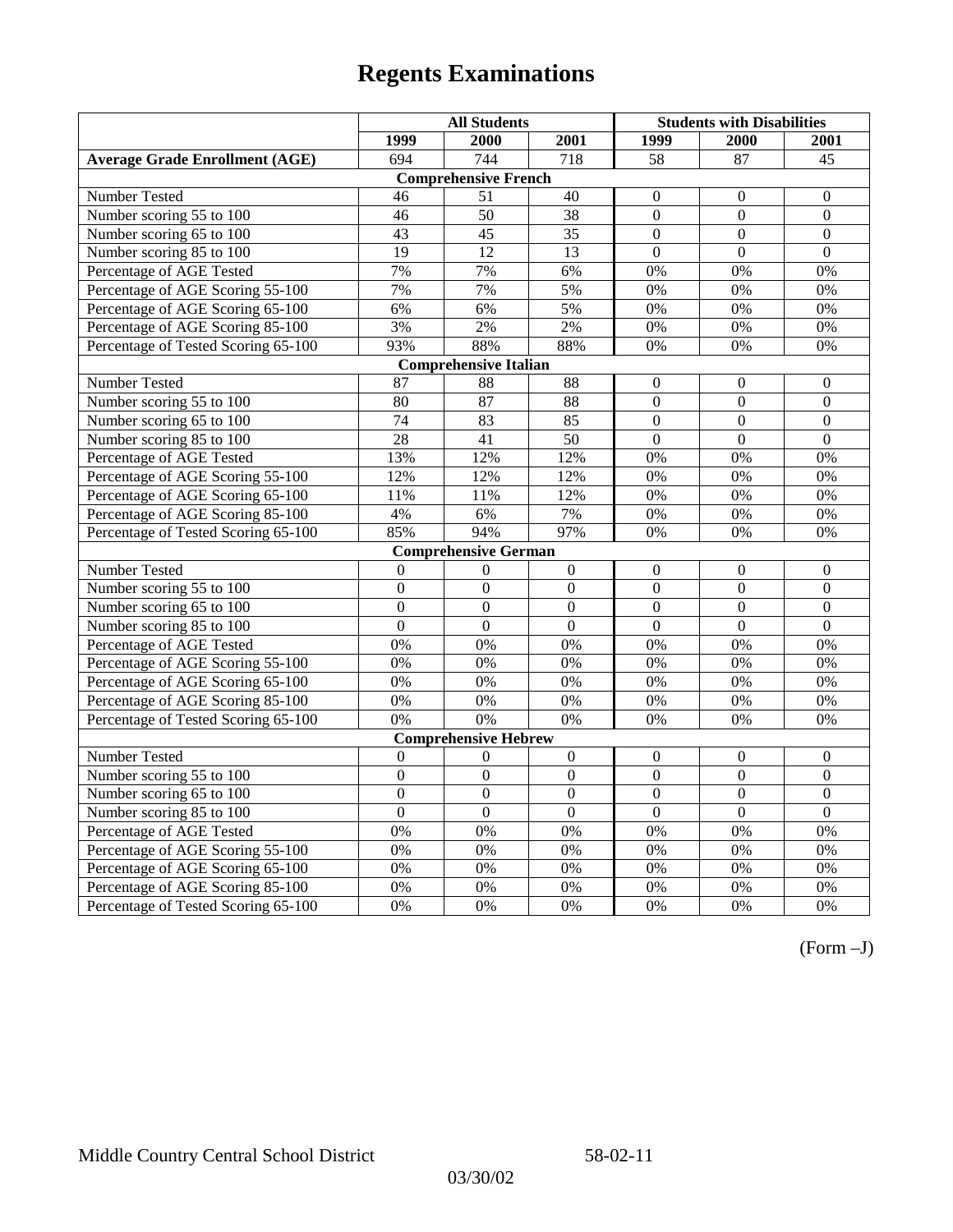|                                       | <b>All Students</b> |                            |                  | <b>Students with Disabilities</b> |                |          |  |  |
|---------------------------------------|---------------------|----------------------------|------------------|-----------------------------------|----------------|----------|--|--|
|                                       | 1999                | 2000                       | 2001             | 1999                              | 2000           | 2001     |  |  |
| <b>Average Grade Enrollment (AGE)</b> | 694                 | 744                        | 718              | 58                                | 87             | 45       |  |  |
| <b>Comprehensive Spanish</b>          |                     |                            |                  |                                   |                |          |  |  |
| Number Tested                         | 272                 | 295                        | 264              | 6                                 | 3              |          |  |  |
| Number scoring 55 to 100              | 272                 | 285                        | 260              | 6                                 | $\#$           | $\#$     |  |  |
| Number scoring 65 to 100              | 260                 | 253                        | 254              | 6                                 | #              | #        |  |  |
| Number scoring 85 to 100              | 141                 | 78                         | 147              |                                   | #              | #        |  |  |
| Percentage of AGE Tested              | 39%                 | 40%                        | 37%              | 10%                               | #              | #        |  |  |
| Percentage of AGE Scoring 55-100      | 39%                 | 38%                        | 36%              | 10%                               | $\#$           | $\#$     |  |  |
| Percentage of AGE Scoring 65-100      | 37%                 | 34%                        | 35%              | 10%                               | #              | #        |  |  |
| Percentage of AGE Scoring 85-100      | 20%                 | 10%                        | 20%              | 2%                                | #              | #        |  |  |
| Percentage of Tested Scoring 65-100   | 96%                 | 86%                        | 96%              | 100%                              | #              | #        |  |  |
|                                       |                     | <b>Comprehensive Latin</b> |                  |                                   |                |          |  |  |
| Number Tested                         | $\overline{0}$      | $\theta$                   | $\Omega$         | $\mathbf{0}$                      | $\overline{0}$ | $\theta$ |  |  |
| Number scoring 55 to 100              | $\overline{0}$      | $\Omega$                   | $\boldsymbol{0}$ | $\theta$                          | $\theta$       | $\theta$ |  |  |
| Number scoring 65 to 100              | $\mathbf{0}$        | $\theta$                   | $\theta$         | $\theta$                          | $\theta$       | $\theta$ |  |  |
| Number scoring 85 to 100              | $\theta$            | $\Omega$                   | $\Omega$         | $\Omega$                          | $\theta$       | $\Omega$ |  |  |
| Percentage of AGE Tested              | 0%                  | 0%                         | 0%               | 0%                                | 0%             | 0%       |  |  |
| Percentage of AGE Scoring 55-100      | 0%                  | 0%                         | 0%               | 0%                                | 0%             | 0%       |  |  |
| Percentage of AGE Scoring 65-100      | 0%                  | 0%                         | 0%               | 0%                                | 0%             | 0%       |  |  |
| Percentage of AGE Scoring 85-100      | 0%                  | 0%                         | 0%               | $0\%$                             | 0%             | $0\%$    |  |  |
| Percentage of Tested Scoring 65-100   | 0%                  | 0%                         | 0%               | 0%                                | 0%             | 0%       |  |  |

(Form – K)

03/30/02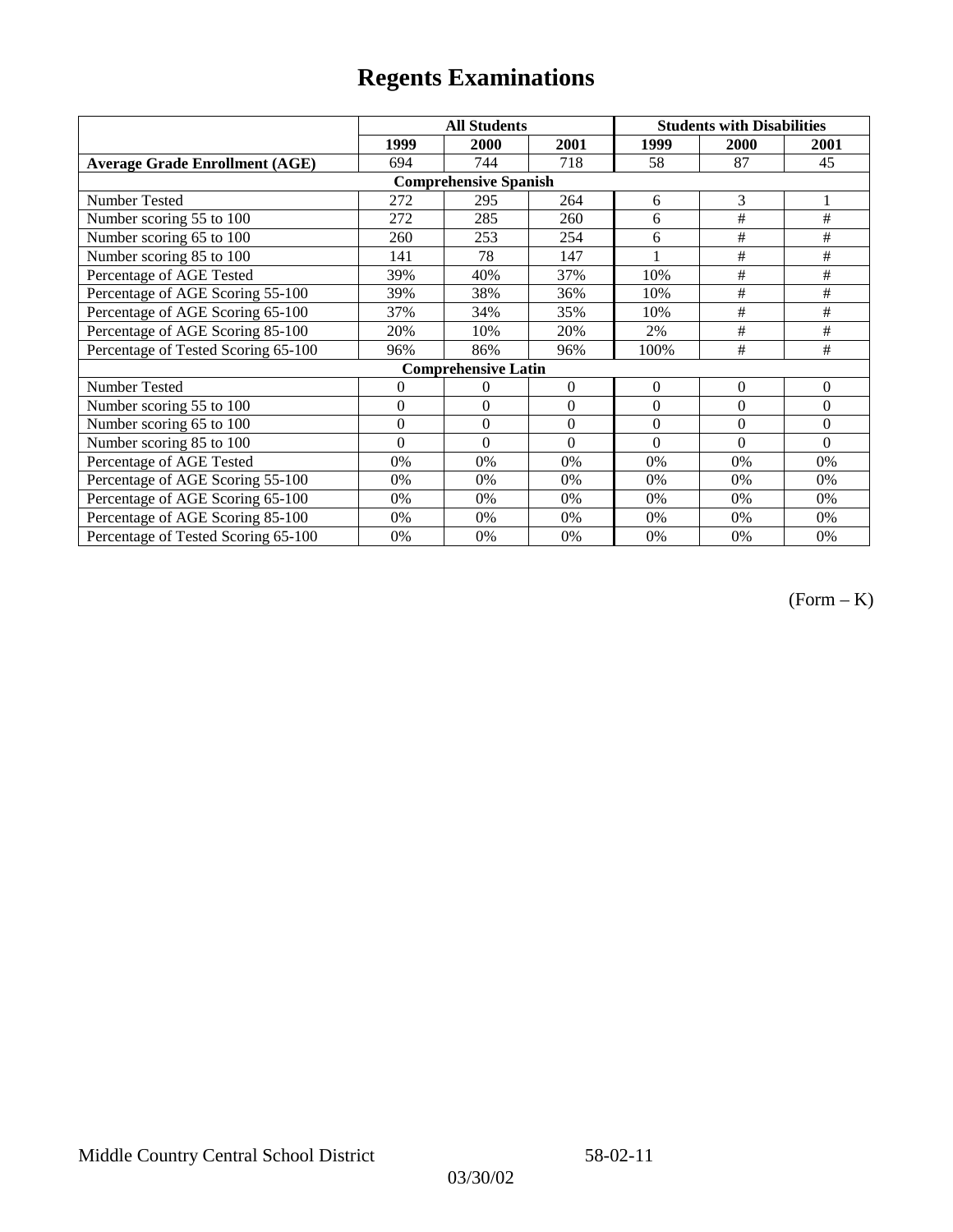|                                       | <b>All Students</b> |                                       |                | <b>Students with Disabilities</b> |                 |                  |  |  |
|---------------------------------------|---------------------|---------------------------------------|----------------|-----------------------------------|-----------------|------------------|--|--|
|                                       | 1999                | 2000                                  | 2001           | 1999                              | 2000            | 2001             |  |  |
| <b>Average Grade Enrollment (AGE)</b> | 694                 | 744                                   | 718            | 58                                | 87              | 45               |  |  |
|                                       |                     | Math II                               |                |                                   |                 |                  |  |  |
| Number Tested                         | 497                 | 578                                   | 612            | $\overline{4}$                    | 3               | 1                |  |  |
| Number scoring 55 to 100              | 428                 | 435                                   | 487            | $\overline{\#}$                   | #               | $\overline{+}$   |  |  |
| Number scoring 65 to 100              | 363                 | 372                                   | 400            | $\#$                              | $\#$            | $\#$             |  |  |
| Number scoring 85 to 100              | 142                 | 131                                   | 130            | $\overline{\#}$                   | #               | $\overline{\#}$  |  |  |
| Percentage of AGE Tested              | 72%                 | 78%                                   | 85%            | $\overline{\#}$                   | $\#$            | $\#$             |  |  |
| Percentage of AGE Scoring 55-100      | 62%                 | 58%                                   | 68%            | $\overline{\#}$                   | $\overline{+}$  | $\#$             |  |  |
| Percentage of AGE Scoring 65-100      | 52%                 | 50%                                   | 56%            | $\#$                              | $\#$            | $\#$             |  |  |
| Percentage of AGE Scoring 85-100      | 20%                 | 18%                                   | 18%            | $\overline{\#}$                   | #               | $\overline{\#}$  |  |  |
| Percentage of Tested Scoring 65-100   | 73%                 | 64%                                   | 65%            | $\overline{\#}$                   | $\#$            | $\#$             |  |  |
| <b>Math III</b>                       |                     |                                       |                |                                   |                 |                  |  |  |
| Number Tested                         | 357                 | 363                                   | 402            | 3                                 | 3               | $\mathbf{0}$     |  |  |
| Number scoring 55 to 100              | 330                 | 328                                   | 330            | #                                 | #               | $\mathbf{0}$     |  |  |
| Number scoring 65 to 100              | 297                 | 287                                   | 283            | $\frac{1}{2}$                     | $\overline{\#}$ | $\Omega$         |  |  |
| Number scoring 85 to 100              | 124                 | 127                                   | 113            | $\#$                              | $\#$            | $\Omega$         |  |  |
| Percentage of AGE Tested              | 51%                 | 49%                                   | 56%            | $\#$                              | $\#$            | 0%               |  |  |
| Percentage of AGE Scoring 55-100      | 48%                 | 44%                                   | 46%            | $\overline{\#}$                   | #               | 0%               |  |  |
| Percentage of AGE Scoring 65-100      | 43%                 | 39%                                   | 39%            | $\#$                              | $\#$            | 0%               |  |  |
| Percentage of AGE Scoring 85-100      | 18%                 | 17%                                   | 16%            | $\#$                              | $\#$            | 0%               |  |  |
| Percentage of Tested Scoring 65-100   | 83%                 | 79%                                   | 70%            | #                                 | #               | 0%               |  |  |
|                                       |                     | Math B (first administered June 2001) |                |                                   |                 |                  |  |  |
| Number Tested                         |                     |                                       | $\overline{0}$ |                                   |                 | $\boldsymbol{0}$ |  |  |
| Number scoring 55 to 100              |                     |                                       | $\overline{0}$ |                                   |                 | $\boldsymbol{0}$ |  |  |
| Number scoring 65 to 100              |                     |                                       | $\overline{0}$ |                                   |                 | $\boldsymbol{0}$ |  |  |
| Number scoring 85 to 100              |                     |                                       | $\Omega$       |                                   |                 | $\mathbf{0}$     |  |  |
| Percentage of AGE Tested              |                     |                                       | 0%             |                                   |                 | 0%               |  |  |
| Percentage of AGE Scoring 55-100      |                     |                                       | 0%             |                                   |                 | 0%               |  |  |
| Percentage of AGE Scoring 65-100      |                     |                                       | 0%             |                                   |                 | $0\%$            |  |  |
| Percentage of AGE Scoring 85-100      |                     |                                       | 0%             |                                   |                 | 0%               |  |  |
| Percentage of Tested Scoring 65-100   |                     |                                       | 0%             |                                   |                 | 0%               |  |  |

 $(Form - L)$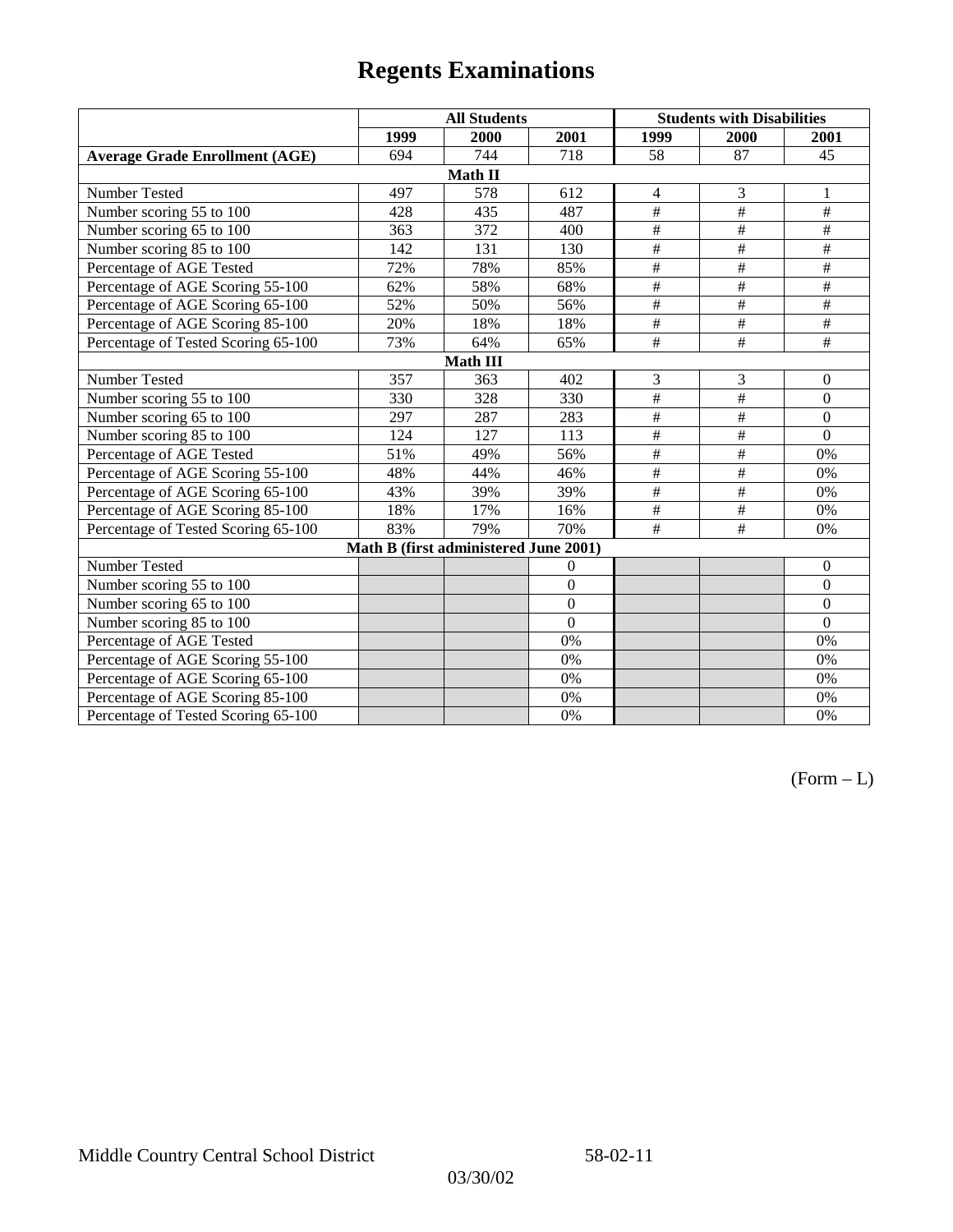| 1999<br>1999<br>2000<br>2001<br><b>2000</b><br><b>2001</b><br>694<br>744<br>718<br>58<br>87<br><b>Average Grade Enrollment (AGE)</b><br>45<br>Earth Science (last administered January 2001)<br>Number Tested<br>486<br>577<br>63<br>6<br>5<br>1<br>Number scoring 55 to 100<br>535<br>55<br>$\overline{4}$<br>3<br>$\#$<br>454<br>$\#$<br>Number scoring 65 to 100<br>399<br>489<br>36<br>3<br>3<br>$\#$<br>Number scoring 85 to 100<br>178<br>$\overline{0}$<br>$\mathbf{0}$<br>144<br>1<br>$\#$<br>Percentage of AGE Tested<br>70%<br>78%<br>9%<br>10%<br>6%<br>Percentage of AGE Scoring 55-100<br>65%<br>72%<br>7%<br>$\#$<br>8%<br>3%<br>57%<br>5%<br>5%<br>3%<br>$\#$<br>Percentage of AGE Scoring 65-100<br>66%<br>$\overline{\#}$<br>21%<br>24%<br>0%<br>0%<br>$0\%$<br>Percentage of AGE Scoring 85-100<br>85%<br>57%<br>50%<br>$\overline{+}$<br>Percentage of Tested Scoring 65-100<br>82%<br>60%<br>Physical Setting: Earth Science (first administered June 2001)<br>Number Tested<br>321<br>1<br>$\frac{1}{2}$<br>Number scoring 55 to 100<br>$\overline{309}$<br>$\#$<br>Number scoring 65 to 100<br>293<br>$\overline{\#}$<br>Number scoring 85 to 100<br>151<br>Percentage of AGE Tested<br>$\#$<br>45%<br>$\frac{1}{2}$<br>43%<br>Percentage of AGE Scoring 55-100<br>Percentage of AGE Scoring 65-100<br>41%<br>$\#$<br>$\overline{\#}$<br>Percentage of AGE Scoring 85-100<br>21%<br>Percentage of Tested Scoring 65-100<br>91%<br>$\#$<br><b>Biology (last administered January 2001)</b><br>Number Tested<br>9<br>$\overline{4}$<br>$\boldsymbol{0}$<br>575<br>463<br>46<br>$\#$<br>$\overline{7}$<br>Number scoring 55 to 100<br>$\mathbf{0}$<br>562<br>448<br>40<br>Number scoring 65 to 100<br>513<br>383<br>22<br>$\#$<br>$\overline{0}$<br>$\overline{4}$<br>$\overline{\#}$<br>Number scoring 85 to 100<br>$\overline{0}$<br>154<br>121<br>$\mathbf{1}$<br>$\theta$<br>$\overline{\#}$<br>83%<br>62%<br>Percentage of AGE Tested<br>6%<br>10%<br>0%<br>$\overline{\#}$<br>81%<br>60%<br>6%<br>8%<br>0%<br>Percentage of AGE Scoring 55-100<br>Percentage of AGE Scoring 65-100<br>74%<br>$\#$<br>51%<br>3%<br>5%<br>0%<br>Percentage of AGE Scoring 85-100<br>22%<br>16%<br>$\#$<br>$0\%$<br>0%<br>0%<br>$\overline{\#}$<br>83%<br>48%<br>44%<br>Percentage of Tested Scoring 65-100<br>89%<br>0%<br><b>Chemistry</b><br>Number Tested<br>327<br>301<br>409<br>$\theta$<br>4<br>$\mathbf{0}$<br>315<br>398<br>292<br>$\overline{0}$<br>$\#$<br>$\mathbf{0}$<br>Number scoring 55 to 100<br>$\overline{0}$<br>$\overline{\#}$<br>$\overline{0}$<br>Number scoring 65 to 100<br>285<br>361<br>257<br>Number scoring 85 to 100<br>97<br>$\mathbf{0}$<br>$\#$<br>128<br>103<br>$\boldsymbol{0}$<br>$\#$<br>Percentage of AGE Tested<br>47%<br>55%<br>42%<br>0%<br>0%<br>#<br>53%<br>41%<br>$\overline{0\%}$<br>$\overline{0\%}$<br>Percentage of AGE Scoring 55-100<br>45%<br>$\overline{\#}$<br>Percentage of AGE Scoring 65-100<br>41%<br>49%<br>36%<br>0%<br>0%<br>$\frac{1}{2}$<br>Percentage of AGE Scoring 85-100<br>18%<br>14%<br>14%<br>0%<br>0%<br>$\overline{+}$<br>Percentage of Tested Scoring 65-100<br>87%<br>88%<br>85%<br>0%<br>0% |  | <b>All Students</b> |  |  | <b>Students with Disabilities</b> |  |  |  |  |
|-----------------------------------------------------------------------------------------------------------------------------------------------------------------------------------------------------------------------------------------------------------------------------------------------------------------------------------------------------------------------------------------------------------------------------------------------------------------------------------------------------------------------------------------------------------------------------------------------------------------------------------------------------------------------------------------------------------------------------------------------------------------------------------------------------------------------------------------------------------------------------------------------------------------------------------------------------------------------------------------------------------------------------------------------------------------------------------------------------------------------------------------------------------------------------------------------------------------------------------------------------------------------------------------------------------------------------------------------------------------------------------------------------------------------------------------------------------------------------------------------------------------------------------------------------------------------------------------------------------------------------------------------------------------------------------------------------------------------------------------------------------------------------------------------------------------------------------------------------------------------------------------------------------------------------------------------------------------------------------------------------------------------------------------------------------------------------------------------------------------------------------------------------------------------------------------------------------------------------------------------------------------------------------------------------------------------------------------------------------------------------------------------------------------------------------------------------------------------------------------------------------------------------------------------------------------------------------------------------------------------------------------------------------------------------------------------------------------------------------------------------------------------------------------------------------------------------------------------------------------------------------------------------------------------------------------------------------------------------------------------------------------------------------------------------------------------------------------------------------------------------------------------------------------------------|--|---------------------|--|--|-----------------------------------|--|--|--|--|
|                                                                                                                                                                                                                                                                                                                                                                                                                                                                                                                                                                                                                                                                                                                                                                                                                                                                                                                                                                                                                                                                                                                                                                                                                                                                                                                                                                                                                                                                                                                                                                                                                                                                                                                                                                                                                                                                                                                                                                                                                                                                                                                                                                                                                                                                                                                                                                                                                                                                                                                                                                                                                                                                                                                                                                                                                                                                                                                                                                                                                                                                                                                                                                             |  |                     |  |  |                                   |  |  |  |  |
|                                                                                                                                                                                                                                                                                                                                                                                                                                                                                                                                                                                                                                                                                                                                                                                                                                                                                                                                                                                                                                                                                                                                                                                                                                                                                                                                                                                                                                                                                                                                                                                                                                                                                                                                                                                                                                                                                                                                                                                                                                                                                                                                                                                                                                                                                                                                                                                                                                                                                                                                                                                                                                                                                                                                                                                                                                                                                                                                                                                                                                                                                                                                                                             |  |                     |  |  |                                   |  |  |  |  |
|                                                                                                                                                                                                                                                                                                                                                                                                                                                                                                                                                                                                                                                                                                                                                                                                                                                                                                                                                                                                                                                                                                                                                                                                                                                                                                                                                                                                                                                                                                                                                                                                                                                                                                                                                                                                                                                                                                                                                                                                                                                                                                                                                                                                                                                                                                                                                                                                                                                                                                                                                                                                                                                                                                                                                                                                                                                                                                                                                                                                                                                                                                                                                                             |  |                     |  |  |                                   |  |  |  |  |
|                                                                                                                                                                                                                                                                                                                                                                                                                                                                                                                                                                                                                                                                                                                                                                                                                                                                                                                                                                                                                                                                                                                                                                                                                                                                                                                                                                                                                                                                                                                                                                                                                                                                                                                                                                                                                                                                                                                                                                                                                                                                                                                                                                                                                                                                                                                                                                                                                                                                                                                                                                                                                                                                                                                                                                                                                                                                                                                                                                                                                                                                                                                                                                             |  |                     |  |  |                                   |  |  |  |  |
|                                                                                                                                                                                                                                                                                                                                                                                                                                                                                                                                                                                                                                                                                                                                                                                                                                                                                                                                                                                                                                                                                                                                                                                                                                                                                                                                                                                                                                                                                                                                                                                                                                                                                                                                                                                                                                                                                                                                                                                                                                                                                                                                                                                                                                                                                                                                                                                                                                                                                                                                                                                                                                                                                                                                                                                                                                                                                                                                                                                                                                                                                                                                                                             |  |                     |  |  |                                   |  |  |  |  |
|                                                                                                                                                                                                                                                                                                                                                                                                                                                                                                                                                                                                                                                                                                                                                                                                                                                                                                                                                                                                                                                                                                                                                                                                                                                                                                                                                                                                                                                                                                                                                                                                                                                                                                                                                                                                                                                                                                                                                                                                                                                                                                                                                                                                                                                                                                                                                                                                                                                                                                                                                                                                                                                                                                                                                                                                                                                                                                                                                                                                                                                                                                                                                                             |  |                     |  |  |                                   |  |  |  |  |
|                                                                                                                                                                                                                                                                                                                                                                                                                                                                                                                                                                                                                                                                                                                                                                                                                                                                                                                                                                                                                                                                                                                                                                                                                                                                                                                                                                                                                                                                                                                                                                                                                                                                                                                                                                                                                                                                                                                                                                                                                                                                                                                                                                                                                                                                                                                                                                                                                                                                                                                                                                                                                                                                                                                                                                                                                                                                                                                                                                                                                                                                                                                                                                             |  |                     |  |  |                                   |  |  |  |  |
|                                                                                                                                                                                                                                                                                                                                                                                                                                                                                                                                                                                                                                                                                                                                                                                                                                                                                                                                                                                                                                                                                                                                                                                                                                                                                                                                                                                                                                                                                                                                                                                                                                                                                                                                                                                                                                                                                                                                                                                                                                                                                                                                                                                                                                                                                                                                                                                                                                                                                                                                                                                                                                                                                                                                                                                                                                                                                                                                                                                                                                                                                                                                                                             |  |                     |  |  |                                   |  |  |  |  |
|                                                                                                                                                                                                                                                                                                                                                                                                                                                                                                                                                                                                                                                                                                                                                                                                                                                                                                                                                                                                                                                                                                                                                                                                                                                                                                                                                                                                                                                                                                                                                                                                                                                                                                                                                                                                                                                                                                                                                                                                                                                                                                                                                                                                                                                                                                                                                                                                                                                                                                                                                                                                                                                                                                                                                                                                                                                                                                                                                                                                                                                                                                                                                                             |  |                     |  |  |                                   |  |  |  |  |
|                                                                                                                                                                                                                                                                                                                                                                                                                                                                                                                                                                                                                                                                                                                                                                                                                                                                                                                                                                                                                                                                                                                                                                                                                                                                                                                                                                                                                                                                                                                                                                                                                                                                                                                                                                                                                                                                                                                                                                                                                                                                                                                                                                                                                                                                                                                                                                                                                                                                                                                                                                                                                                                                                                                                                                                                                                                                                                                                                                                                                                                                                                                                                                             |  |                     |  |  |                                   |  |  |  |  |
|                                                                                                                                                                                                                                                                                                                                                                                                                                                                                                                                                                                                                                                                                                                                                                                                                                                                                                                                                                                                                                                                                                                                                                                                                                                                                                                                                                                                                                                                                                                                                                                                                                                                                                                                                                                                                                                                                                                                                                                                                                                                                                                                                                                                                                                                                                                                                                                                                                                                                                                                                                                                                                                                                                                                                                                                                                                                                                                                                                                                                                                                                                                                                                             |  |                     |  |  |                                   |  |  |  |  |
|                                                                                                                                                                                                                                                                                                                                                                                                                                                                                                                                                                                                                                                                                                                                                                                                                                                                                                                                                                                                                                                                                                                                                                                                                                                                                                                                                                                                                                                                                                                                                                                                                                                                                                                                                                                                                                                                                                                                                                                                                                                                                                                                                                                                                                                                                                                                                                                                                                                                                                                                                                                                                                                                                                                                                                                                                                                                                                                                                                                                                                                                                                                                                                             |  |                     |  |  |                                   |  |  |  |  |
|                                                                                                                                                                                                                                                                                                                                                                                                                                                                                                                                                                                                                                                                                                                                                                                                                                                                                                                                                                                                                                                                                                                                                                                                                                                                                                                                                                                                                                                                                                                                                                                                                                                                                                                                                                                                                                                                                                                                                                                                                                                                                                                                                                                                                                                                                                                                                                                                                                                                                                                                                                                                                                                                                                                                                                                                                                                                                                                                                                                                                                                                                                                                                                             |  |                     |  |  |                                   |  |  |  |  |
|                                                                                                                                                                                                                                                                                                                                                                                                                                                                                                                                                                                                                                                                                                                                                                                                                                                                                                                                                                                                                                                                                                                                                                                                                                                                                                                                                                                                                                                                                                                                                                                                                                                                                                                                                                                                                                                                                                                                                                                                                                                                                                                                                                                                                                                                                                                                                                                                                                                                                                                                                                                                                                                                                                                                                                                                                                                                                                                                                                                                                                                                                                                                                                             |  |                     |  |  |                                   |  |  |  |  |
|                                                                                                                                                                                                                                                                                                                                                                                                                                                                                                                                                                                                                                                                                                                                                                                                                                                                                                                                                                                                                                                                                                                                                                                                                                                                                                                                                                                                                                                                                                                                                                                                                                                                                                                                                                                                                                                                                                                                                                                                                                                                                                                                                                                                                                                                                                                                                                                                                                                                                                                                                                                                                                                                                                                                                                                                                                                                                                                                                                                                                                                                                                                                                                             |  |                     |  |  |                                   |  |  |  |  |
|                                                                                                                                                                                                                                                                                                                                                                                                                                                                                                                                                                                                                                                                                                                                                                                                                                                                                                                                                                                                                                                                                                                                                                                                                                                                                                                                                                                                                                                                                                                                                                                                                                                                                                                                                                                                                                                                                                                                                                                                                                                                                                                                                                                                                                                                                                                                                                                                                                                                                                                                                                                                                                                                                                                                                                                                                                                                                                                                                                                                                                                                                                                                                                             |  |                     |  |  |                                   |  |  |  |  |
|                                                                                                                                                                                                                                                                                                                                                                                                                                                                                                                                                                                                                                                                                                                                                                                                                                                                                                                                                                                                                                                                                                                                                                                                                                                                                                                                                                                                                                                                                                                                                                                                                                                                                                                                                                                                                                                                                                                                                                                                                                                                                                                                                                                                                                                                                                                                                                                                                                                                                                                                                                                                                                                                                                                                                                                                                                                                                                                                                                                                                                                                                                                                                                             |  |                     |  |  |                                   |  |  |  |  |
|                                                                                                                                                                                                                                                                                                                                                                                                                                                                                                                                                                                                                                                                                                                                                                                                                                                                                                                                                                                                                                                                                                                                                                                                                                                                                                                                                                                                                                                                                                                                                                                                                                                                                                                                                                                                                                                                                                                                                                                                                                                                                                                                                                                                                                                                                                                                                                                                                                                                                                                                                                                                                                                                                                                                                                                                                                                                                                                                                                                                                                                                                                                                                                             |  |                     |  |  |                                   |  |  |  |  |
|                                                                                                                                                                                                                                                                                                                                                                                                                                                                                                                                                                                                                                                                                                                                                                                                                                                                                                                                                                                                                                                                                                                                                                                                                                                                                                                                                                                                                                                                                                                                                                                                                                                                                                                                                                                                                                                                                                                                                                                                                                                                                                                                                                                                                                                                                                                                                                                                                                                                                                                                                                                                                                                                                                                                                                                                                                                                                                                                                                                                                                                                                                                                                                             |  |                     |  |  |                                   |  |  |  |  |
|                                                                                                                                                                                                                                                                                                                                                                                                                                                                                                                                                                                                                                                                                                                                                                                                                                                                                                                                                                                                                                                                                                                                                                                                                                                                                                                                                                                                                                                                                                                                                                                                                                                                                                                                                                                                                                                                                                                                                                                                                                                                                                                                                                                                                                                                                                                                                                                                                                                                                                                                                                                                                                                                                                                                                                                                                                                                                                                                                                                                                                                                                                                                                                             |  |                     |  |  |                                   |  |  |  |  |
|                                                                                                                                                                                                                                                                                                                                                                                                                                                                                                                                                                                                                                                                                                                                                                                                                                                                                                                                                                                                                                                                                                                                                                                                                                                                                                                                                                                                                                                                                                                                                                                                                                                                                                                                                                                                                                                                                                                                                                                                                                                                                                                                                                                                                                                                                                                                                                                                                                                                                                                                                                                                                                                                                                                                                                                                                                                                                                                                                                                                                                                                                                                                                                             |  |                     |  |  |                                   |  |  |  |  |
|                                                                                                                                                                                                                                                                                                                                                                                                                                                                                                                                                                                                                                                                                                                                                                                                                                                                                                                                                                                                                                                                                                                                                                                                                                                                                                                                                                                                                                                                                                                                                                                                                                                                                                                                                                                                                                                                                                                                                                                                                                                                                                                                                                                                                                                                                                                                                                                                                                                                                                                                                                                                                                                                                                                                                                                                                                                                                                                                                                                                                                                                                                                                                                             |  |                     |  |  |                                   |  |  |  |  |
|                                                                                                                                                                                                                                                                                                                                                                                                                                                                                                                                                                                                                                                                                                                                                                                                                                                                                                                                                                                                                                                                                                                                                                                                                                                                                                                                                                                                                                                                                                                                                                                                                                                                                                                                                                                                                                                                                                                                                                                                                                                                                                                                                                                                                                                                                                                                                                                                                                                                                                                                                                                                                                                                                                                                                                                                                                                                                                                                                                                                                                                                                                                                                                             |  |                     |  |  |                                   |  |  |  |  |
|                                                                                                                                                                                                                                                                                                                                                                                                                                                                                                                                                                                                                                                                                                                                                                                                                                                                                                                                                                                                                                                                                                                                                                                                                                                                                                                                                                                                                                                                                                                                                                                                                                                                                                                                                                                                                                                                                                                                                                                                                                                                                                                                                                                                                                                                                                                                                                                                                                                                                                                                                                                                                                                                                                                                                                                                                                                                                                                                                                                                                                                                                                                                                                             |  |                     |  |  |                                   |  |  |  |  |
|                                                                                                                                                                                                                                                                                                                                                                                                                                                                                                                                                                                                                                                                                                                                                                                                                                                                                                                                                                                                                                                                                                                                                                                                                                                                                                                                                                                                                                                                                                                                                                                                                                                                                                                                                                                                                                                                                                                                                                                                                                                                                                                                                                                                                                                                                                                                                                                                                                                                                                                                                                                                                                                                                                                                                                                                                                                                                                                                                                                                                                                                                                                                                                             |  |                     |  |  |                                   |  |  |  |  |
|                                                                                                                                                                                                                                                                                                                                                                                                                                                                                                                                                                                                                                                                                                                                                                                                                                                                                                                                                                                                                                                                                                                                                                                                                                                                                                                                                                                                                                                                                                                                                                                                                                                                                                                                                                                                                                                                                                                                                                                                                                                                                                                                                                                                                                                                                                                                                                                                                                                                                                                                                                                                                                                                                                                                                                                                                                                                                                                                                                                                                                                                                                                                                                             |  |                     |  |  |                                   |  |  |  |  |
|                                                                                                                                                                                                                                                                                                                                                                                                                                                                                                                                                                                                                                                                                                                                                                                                                                                                                                                                                                                                                                                                                                                                                                                                                                                                                                                                                                                                                                                                                                                                                                                                                                                                                                                                                                                                                                                                                                                                                                                                                                                                                                                                                                                                                                                                                                                                                                                                                                                                                                                                                                                                                                                                                                                                                                                                                                                                                                                                                                                                                                                                                                                                                                             |  |                     |  |  |                                   |  |  |  |  |
|                                                                                                                                                                                                                                                                                                                                                                                                                                                                                                                                                                                                                                                                                                                                                                                                                                                                                                                                                                                                                                                                                                                                                                                                                                                                                                                                                                                                                                                                                                                                                                                                                                                                                                                                                                                                                                                                                                                                                                                                                                                                                                                                                                                                                                                                                                                                                                                                                                                                                                                                                                                                                                                                                                                                                                                                                                                                                                                                                                                                                                                                                                                                                                             |  |                     |  |  |                                   |  |  |  |  |
|                                                                                                                                                                                                                                                                                                                                                                                                                                                                                                                                                                                                                                                                                                                                                                                                                                                                                                                                                                                                                                                                                                                                                                                                                                                                                                                                                                                                                                                                                                                                                                                                                                                                                                                                                                                                                                                                                                                                                                                                                                                                                                                                                                                                                                                                                                                                                                                                                                                                                                                                                                                                                                                                                                                                                                                                                                                                                                                                                                                                                                                                                                                                                                             |  |                     |  |  |                                   |  |  |  |  |
|                                                                                                                                                                                                                                                                                                                                                                                                                                                                                                                                                                                                                                                                                                                                                                                                                                                                                                                                                                                                                                                                                                                                                                                                                                                                                                                                                                                                                                                                                                                                                                                                                                                                                                                                                                                                                                                                                                                                                                                                                                                                                                                                                                                                                                                                                                                                                                                                                                                                                                                                                                                                                                                                                                                                                                                                                                                                                                                                                                                                                                                                                                                                                                             |  |                     |  |  |                                   |  |  |  |  |
|                                                                                                                                                                                                                                                                                                                                                                                                                                                                                                                                                                                                                                                                                                                                                                                                                                                                                                                                                                                                                                                                                                                                                                                                                                                                                                                                                                                                                                                                                                                                                                                                                                                                                                                                                                                                                                                                                                                                                                                                                                                                                                                                                                                                                                                                                                                                                                                                                                                                                                                                                                                                                                                                                                                                                                                                                                                                                                                                                                                                                                                                                                                                                                             |  |                     |  |  |                                   |  |  |  |  |
|                                                                                                                                                                                                                                                                                                                                                                                                                                                                                                                                                                                                                                                                                                                                                                                                                                                                                                                                                                                                                                                                                                                                                                                                                                                                                                                                                                                                                                                                                                                                                                                                                                                                                                                                                                                                                                                                                                                                                                                                                                                                                                                                                                                                                                                                                                                                                                                                                                                                                                                                                                                                                                                                                                                                                                                                                                                                                                                                                                                                                                                                                                                                                                             |  |                     |  |  |                                   |  |  |  |  |
|                                                                                                                                                                                                                                                                                                                                                                                                                                                                                                                                                                                                                                                                                                                                                                                                                                                                                                                                                                                                                                                                                                                                                                                                                                                                                                                                                                                                                                                                                                                                                                                                                                                                                                                                                                                                                                                                                                                                                                                                                                                                                                                                                                                                                                                                                                                                                                                                                                                                                                                                                                                                                                                                                                                                                                                                                                                                                                                                                                                                                                                                                                                                                                             |  |                     |  |  |                                   |  |  |  |  |
|                                                                                                                                                                                                                                                                                                                                                                                                                                                                                                                                                                                                                                                                                                                                                                                                                                                                                                                                                                                                                                                                                                                                                                                                                                                                                                                                                                                                                                                                                                                                                                                                                                                                                                                                                                                                                                                                                                                                                                                                                                                                                                                                                                                                                                                                                                                                                                                                                                                                                                                                                                                                                                                                                                                                                                                                                                                                                                                                                                                                                                                                                                                                                                             |  |                     |  |  |                                   |  |  |  |  |
|                                                                                                                                                                                                                                                                                                                                                                                                                                                                                                                                                                                                                                                                                                                                                                                                                                                                                                                                                                                                                                                                                                                                                                                                                                                                                                                                                                                                                                                                                                                                                                                                                                                                                                                                                                                                                                                                                                                                                                                                                                                                                                                                                                                                                                                                                                                                                                                                                                                                                                                                                                                                                                                                                                                                                                                                                                                                                                                                                                                                                                                                                                                                                                             |  |                     |  |  |                                   |  |  |  |  |
|                                                                                                                                                                                                                                                                                                                                                                                                                                                                                                                                                                                                                                                                                                                                                                                                                                                                                                                                                                                                                                                                                                                                                                                                                                                                                                                                                                                                                                                                                                                                                                                                                                                                                                                                                                                                                                                                                                                                                                                                                                                                                                                                                                                                                                                                                                                                                                                                                                                                                                                                                                                                                                                                                                                                                                                                                                                                                                                                                                                                                                                                                                                                                                             |  |                     |  |  |                                   |  |  |  |  |
|                                                                                                                                                                                                                                                                                                                                                                                                                                                                                                                                                                                                                                                                                                                                                                                                                                                                                                                                                                                                                                                                                                                                                                                                                                                                                                                                                                                                                                                                                                                                                                                                                                                                                                                                                                                                                                                                                                                                                                                                                                                                                                                                                                                                                                                                                                                                                                                                                                                                                                                                                                                                                                                                                                                                                                                                                                                                                                                                                                                                                                                                                                                                                                             |  |                     |  |  |                                   |  |  |  |  |
|                                                                                                                                                                                                                                                                                                                                                                                                                                                                                                                                                                                                                                                                                                                                                                                                                                                                                                                                                                                                                                                                                                                                                                                                                                                                                                                                                                                                                                                                                                                                                                                                                                                                                                                                                                                                                                                                                                                                                                                                                                                                                                                                                                                                                                                                                                                                                                                                                                                                                                                                                                                                                                                                                                                                                                                                                                                                                                                                                                                                                                                                                                                                                                             |  |                     |  |  |                                   |  |  |  |  |
|                                                                                                                                                                                                                                                                                                                                                                                                                                                                                                                                                                                                                                                                                                                                                                                                                                                                                                                                                                                                                                                                                                                                                                                                                                                                                                                                                                                                                                                                                                                                                                                                                                                                                                                                                                                                                                                                                                                                                                                                                                                                                                                                                                                                                                                                                                                                                                                                                                                                                                                                                                                                                                                                                                                                                                                                                                                                                                                                                                                                                                                                                                                                                                             |  |                     |  |  |                                   |  |  |  |  |
|                                                                                                                                                                                                                                                                                                                                                                                                                                                                                                                                                                                                                                                                                                                                                                                                                                                                                                                                                                                                                                                                                                                                                                                                                                                                                                                                                                                                                                                                                                                                                                                                                                                                                                                                                                                                                                                                                                                                                                                                                                                                                                                                                                                                                                                                                                                                                                                                                                                                                                                                                                                                                                                                                                                                                                                                                                                                                                                                                                                                                                                                                                                                                                             |  |                     |  |  |                                   |  |  |  |  |
|                                                                                                                                                                                                                                                                                                                                                                                                                                                                                                                                                                                                                                                                                                                                                                                                                                                                                                                                                                                                                                                                                                                                                                                                                                                                                                                                                                                                                                                                                                                                                                                                                                                                                                                                                                                                                                                                                                                                                                                                                                                                                                                                                                                                                                                                                                                                                                                                                                                                                                                                                                                                                                                                                                                                                                                                                                                                                                                                                                                                                                                                                                                                                                             |  |                     |  |  |                                   |  |  |  |  |
|                                                                                                                                                                                                                                                                                                                                                                                                                                                                                                                                                                                                                                                                                                                                                                                                                                                                                                                                                                                                                                                                                                                                                                                                                                                                                                                                                                                                                                                                                                                                                                                                                                                                                                                                                                                                                                                                                                                                                                                                                                                                                                                                                                                                                                                                                                                                                                                                                                                                                                                                                                                                                                                                                                                                                                                                                                                                                                                                                                                                                                                                                                                                                                             |  |                     |  |  |                                   |  |  |  |  |

(Form – M)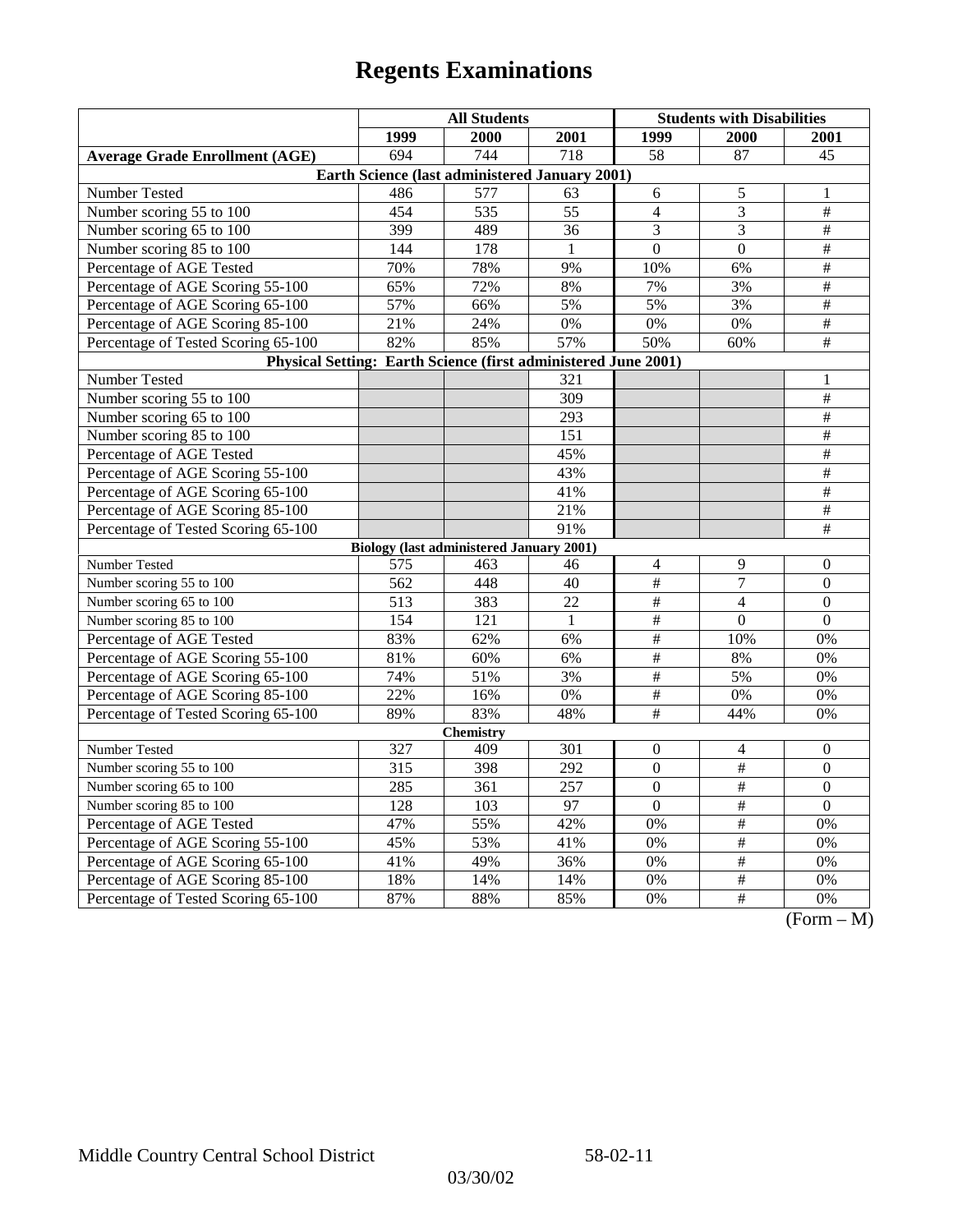|                                                   | <b>All Students</b> |      |      | <b>Students with Disabilities</b> |              |          |  |  |
|---------------------------------------------------|---------------------|------|------|-----------------------------------|--------------|----------|--|--|
|                                                   | 1999                | 2000 | 2001 | 1999                              | 2000         | 2001     |  |  |
| <b>Average Grade Enrollment (AGE)</b>             | 694                 | 744  | 718  | 58                                | 87           | 45       |  |  |
| Living Environment (first administered June 2001) |                     |      |      |                                   |              |          |  |  |
| <b>Number Tested</b>                              |                     |      | 956  |                                   |              | 75       |  |  |
| Number scoring 55 to 100                          |                     |      | 923  |                                   |              | 59       |  |  |
| Number scoring 65 to 100                          |                     |      | 837  |                                   |              | 23       |  |  |
| Number scoring 85 to 100                          |                     |      | 94   |                                   |              | $\theta$ |  |  |
| Percentage of AGE Tested                          |                     |      | 133% |                                   |              | 167%     |  |  |
| Percentage of AGE Scoring 55-100                  |                     |      | 129% |                                   |              | 131%     |  |  |
| Percentage of AGE Scoring 65-100                  |                     |      | 117% |                                   |              | 51%      |  |  |
| Percentage of AGE Scoring 85-100                  |                     |      | 13%  |                                   |              | 0%       |  |  |
| Percentage of Tested Scoring 65-100               |                     |      | 88%  |                                   |              | 31%      |  |  |
| <b>Physics</b>                                    |                     |      |      |                                   |              |          |  |  |
| Number Tested                                     | 142                 | 138  | 118  | $\mathbf{0}$                      | $\mathbf{0}$ | $\theta$ |  |  |
| Number scoring 55 to 100                          | 140                 | 135  | 117  | $\Omega$                          | $\theta$     | $\theta$ |  |  |
| Number scoring 65 to 100                          | 122                 | 121  | 111  | $\Omega$                          | $\theta$     | $\theta$ |  |  |
| Number scoring 85 to 100                          | 36                  | 30   | 42   | $\Omega$                          | $\Omega$     | $\Omega$ |  |  |
| Percentage of AGE Tested                          | 20%                 | 19%  | 16%  | 0%                                | 0%           | 0%       |  |  |
| Percentage of AGE Scoring 55-100                  | 20%                 | 18%  | 16%  | $0\%$                             | 0%           | 0%       |  |  |
| Percentage of AGE Scoring 65-100                  | 18%                 | 16%  | 15%  | 0%                                | 0%           | 0%       |  |  |
| Percentage of AGE Scoring 85-100                  | 5%                  | 4%   | 6%   | 0%                                | 0%           | 0%       |  |  |
| Percentage of Tested Scoring 65-100               | 86%                 | 88%  | 94%  | 0%                                | 0%           | 0%       |  |  |

(Form – N)